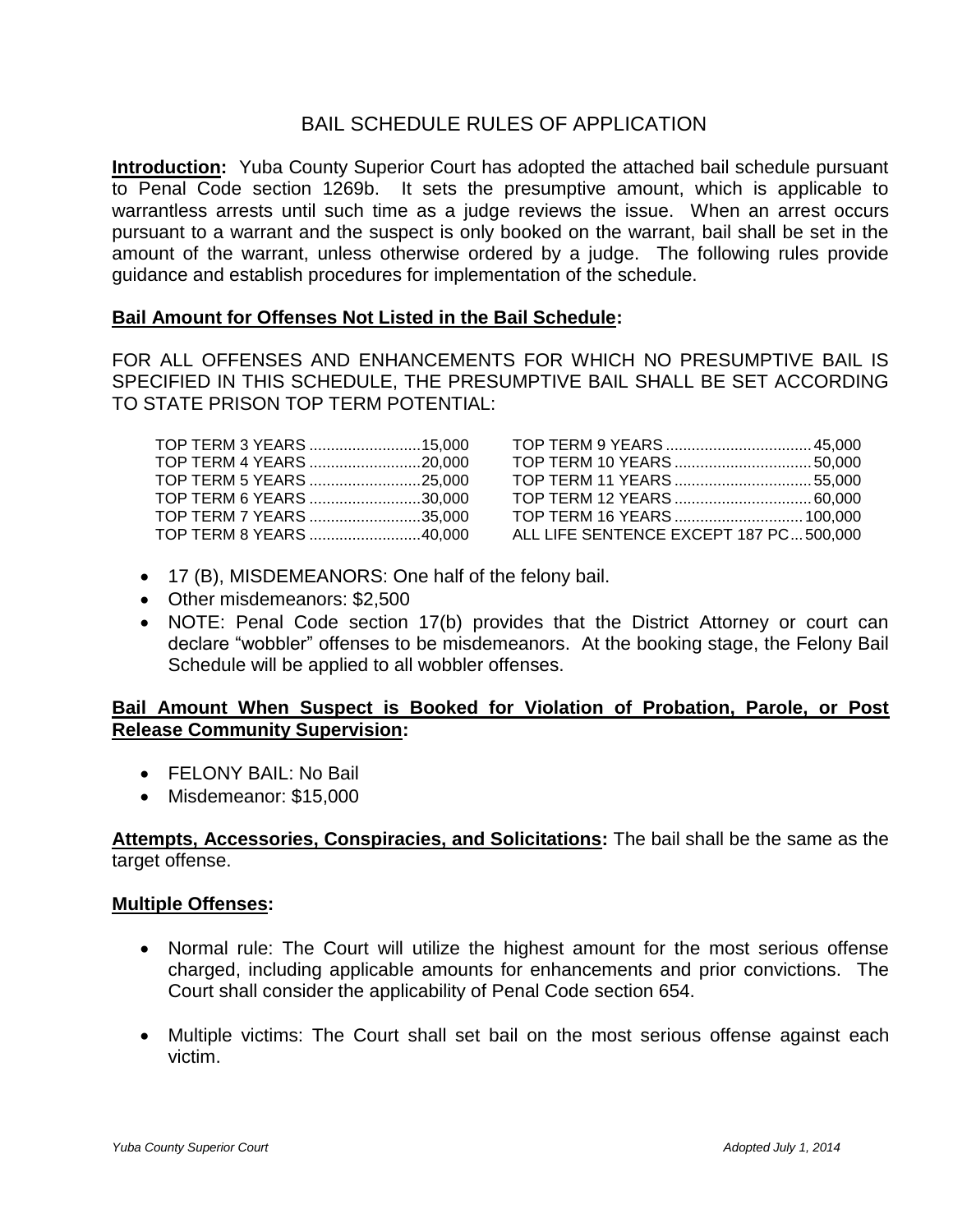- Multiple crimes committed on separate occasions: The Court will utilize the highest amount for each occasion.
- Sex Crimes: Where the defendant is charged with commission of more than one sex crime, if the crime can be punished consecutively, bail shall be stacked.

**Marcy's Law:** Hearing When Defendant Arrested for Violent or Serious Felonies, or Designated Offenses:

A noticed hearing must be held in open court before a defendant is released on bail in an amount OTHER THAN THAT SET FORTH IN THIS BAIL SCHEDULE if the defendant is arrested for any of the following crimes (Pen. Code § 1270.1(a); Cal. Const., art. I § 28 subd. (f), par. (3).):

- A violent felony, as defined in Penal Code section 667.5(c), but not including residential burglary under Penal Code section 460(a);
- A serious felony, as defined in Penal Code section 1192.7(c);
- Penal Code section 136.1 punishable under Penal Code section 136.1(c) intimidation of witness or victim;
- Penal Code section 243(e)(1)—battery of former spouse, cohabitant, or fiancé;
- Penal Code section 262—spousal rape;
- Penal Code section 273.5—corporal injury of spouse or cohabitant;
- Violation of protective order under Penal Code section 273.6 where the defendant made threats to kill or harm, has engaged in violence against, or has gone to the residence or workplace of, the protected party;
- Felony violation of Penal Code section 422—criminal threats; and
- Penal Code section 646.9—stalking.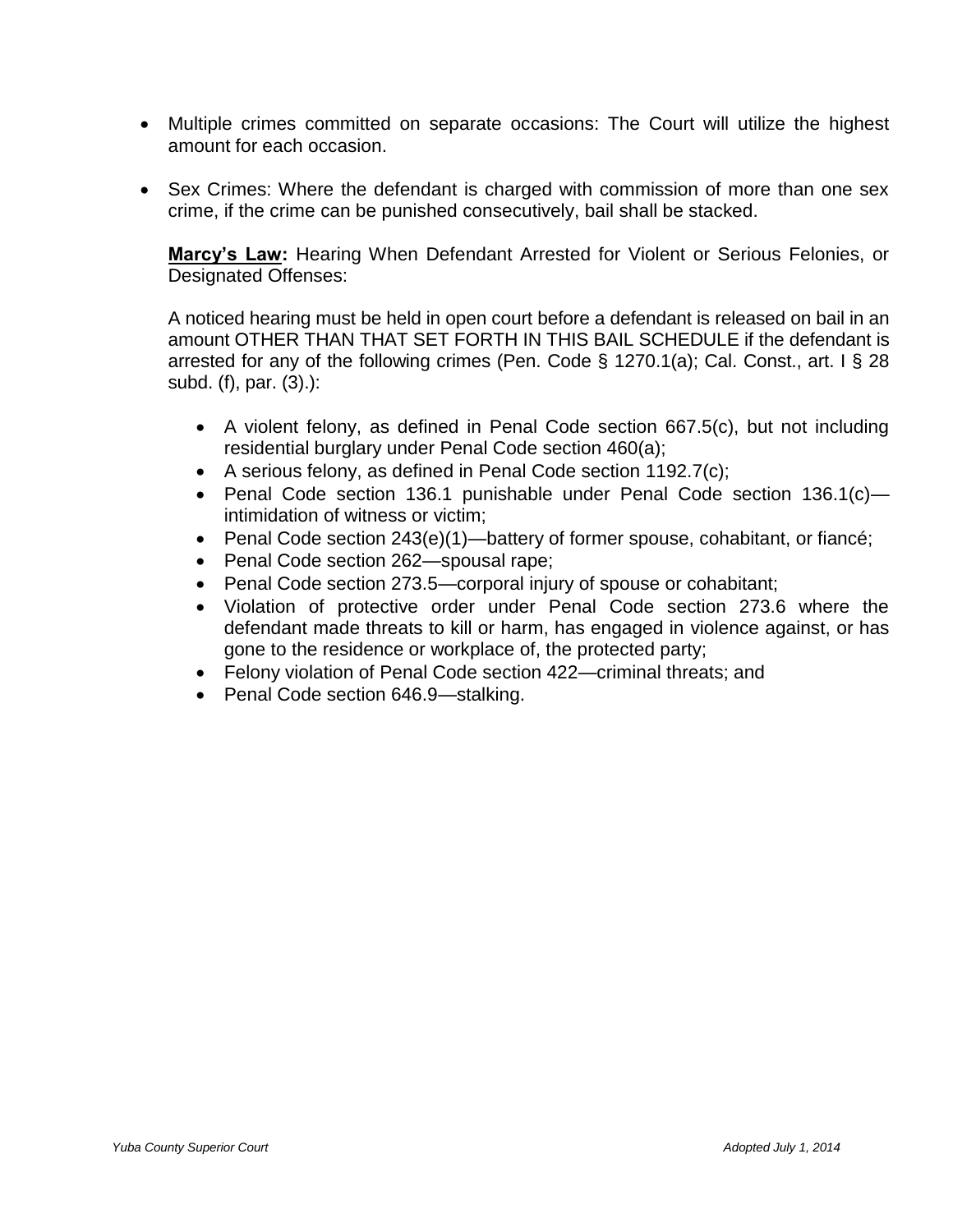# **Penal Code**

| <b>Penal Code</b><br><b>Section</b> | <b>Offense Description</b>                                                                                                                                                                                                                                                                                                | <b>Presumptive</b><br><b>Bail</b> |
|-------------------------------------|---------------------------------------------------------------------------------------------------------------------------------------------------------------------------------------------------------------------------------------------------------------------------------------------------------------------------|-----------------------------------|
| 32                                  | <b>ACCESSORIES</b><br>The greater of half the amount for the principal offense:                                                                                                                                                                                                                                           | \$5,000<br><b>Or</b>              |
| 67                                  | BRIBING OF STATE EXECUTIVE OFFICER                                                                                                                                                                                                                                                                                        | 25,000                            |
| 67.5                                | BRIBING PUBLIC OFFICER OR EMPLOYEE<br>(If theft or thing given or offered would be grand theft.)                                                                                                                                                                                                                          | 15,000                            |
| 68                                  | BRIBE, SOLICITING BY PUBLIC OFFICER OR EMPLOYEE                                                                                                                                                                                                                                                                           | 30,000                            |
| 69                                  | RESISTING ARREST/THREATENING OFFICER                                                                                                                                                                                                                                                                                      | 15,000                            |
| 71                                  | THREATENING PUBLIC OFFICERS AND EMPLOYEES AND<br><b>SCHOOL OFFICIALS</b>                                                                                                                                                                                                                                                  | 50,000                            |
| 76                                  | THREATS TO THE LIFE OF AN OFFICIAL OR JUDGE                                                                                                                                                                                                                                                                               | 250,000                           |
| 92-93                               | BRIBERY, offering, accepting by Judges, Jurors, Referees                                                                                                                                                                                                                                                                  | 50,000                            |
| 95.1                                | THREATENING A JUROR IN A CRIMINAL CASE AFTER VERDICT                                                                                                                                                                                                                                                                      | 500,000                           |
| 113                                 | MANUFACTURING FALSE DOCUMENTS TO CONCEAL TRUE<br>CITIZENSHIP                                                                                                                                                                                                                                                              | 15,000                            |
| 114                                 | USING FALSE DOCUMENTS TO CONCEAL TRUE CITIZENSHIP                                                                                                                                                                                                                                                                         | 100,000                           |
| 115                                 | OFFERING FORGED/FALSE DOCUMENTS FOR FILING                                                                                                                                                                                                                                                                                | 25,000                            |
| 118                                 | <b>PERJURY</b>                                                                                                                                                                                                                                                                                                            | 10,000                            |
| 127                                 | SUBORNATION OF PERJURY                                                                                                                                                                                                                                                                                                    | 25,000                            |
| 136.1                               | PREVENTING, DISSUADING WITNESS FROM ATTENDANCE,<br><b>TESTIFYING</b>                                                                                                                                                                                                                                                      | 25,000                            |
| 137(a)(b)                           | <b>INFLUENCING TESTIMONY</b>                                                                                                                                                                                                                                                                                              | 100,000                           |
| 149                                 | ASSAULT BY OFFICER UNDER COLOR OF AUTHORITY                                                                                                                                                                                                                                                                               | 25,000                            |
| 165                                 | BRIBERY TO COUNCILMEN, SUPERVISOR, etc.                                                                                                                                                                                                                                                                                   | 25,000                            |
| 182                                 | <b>CONSPIRACY</b>                                                                                                                                                                                                                                                                                                         | Same as<br>substantive<br>offense |
| 186.22(a)                           | ACTIVE PARTICIPANT IN A CRIMINAL STREET GANG                                                                                                                                                                                                                                                                              | 20,000                            |
| 186.26(b)                           | PHYSICAL VIOLENCE ON TWO OR MORE SEPARATE<br>OCCASIONS WITHIN A 30-DAY PERIOD, WITH THE INTENT<br>TO COERCE, INDUCE, OR SOLICIT THE MINOR TO<br>ACTIVELY PARTICIPATE IN A CRIMINAL STREET GANG                                                                                                                            | 50,000                            |
| 186.28                              | KNOWINGLY SUPPLYING, SELLING OR GIVING POSSESSION<br>OF A FIREARM TO ANOTHER IF THE DEFENDANT:<br>1. HAS ACTUAL KNOWLEDGE THAT THE PERSON WILL<br>USE THE FIREARM TO COMMIT A FELONY,<br>2. THE FIREARM IS USED TO COMMIT THE FELONY,<br>3. THE PERSON TO WHOM THE FIREARM WAS<br>SUPPLIED HAS BEEN CONVICTED OF A FELONY | 25,000                            |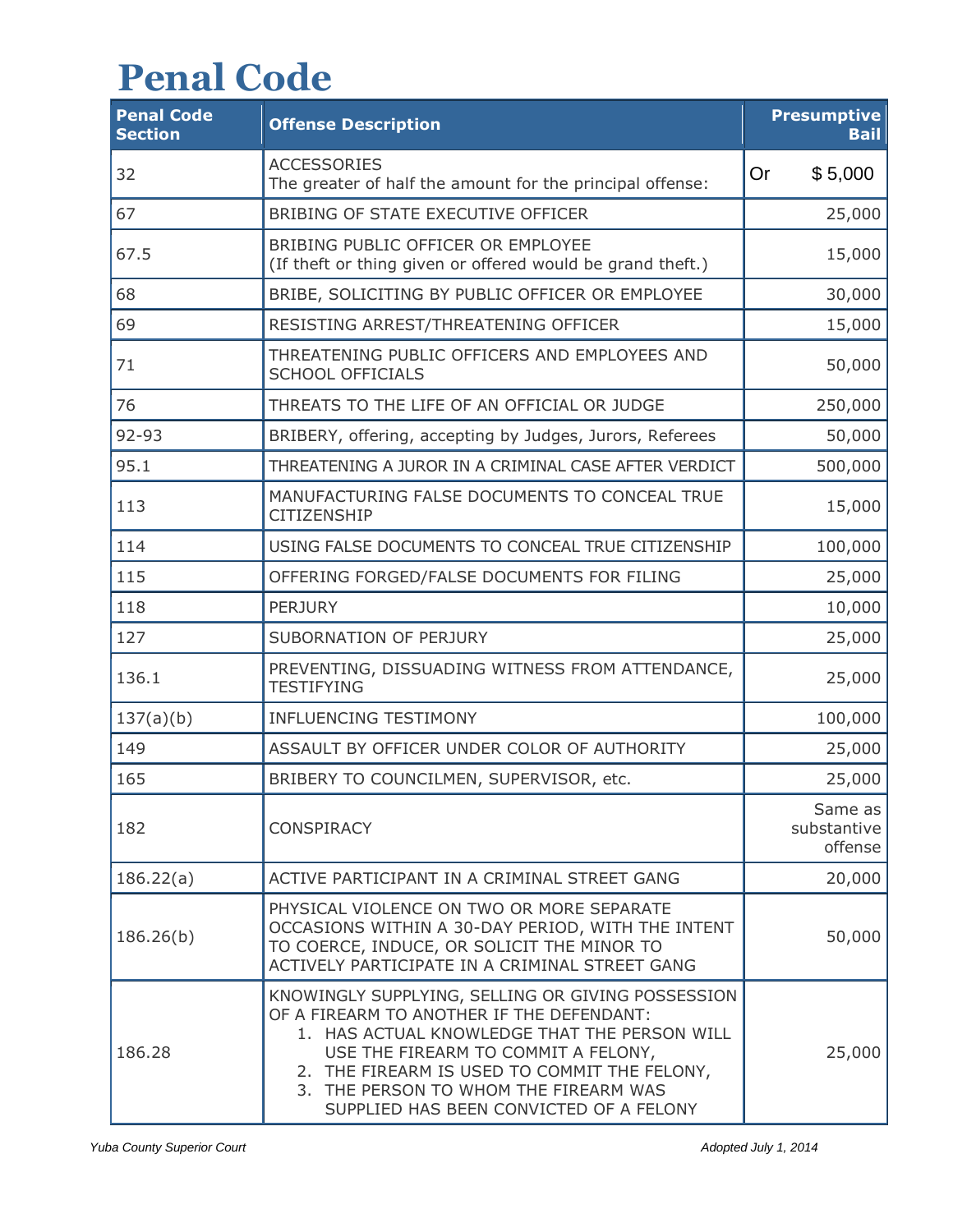| 187       | MURDER-With special circumstance (Pen. Code 190.2)<br>All other murders     | No Bail<br>1,000,000   |
|-----------|-----------------------------------------------------------------------------|------------------------|
| 191.5     | VEHICULAR HOMICIDE (DUI with gross negligence.)                             | 250,000                |
| 192(a)    | MANSLAUGHTER - Voluntary                                                    | 500,000                |
| 192(b)    | MANSLAUGHTER - Involuntary                                                  | 100,000                |
| 192(c)(1) | MANSLAUGHTER - Driving vehicle with gross negligence                        | 100,000                |
| 192(c)(3) | VEHICULAR HOMICIDE (DUI without gross negligence.)                          | 100,000                |
| 192(c)(4) | VEHICULAR HOMICIDE (accident caused for financial gain.)                    | 100,000                |
| 203       | <b>MAYHEM</b>                                                               | 100,000                |
| 205       | AGGREVATED MAYHEM (LIFE)                                                    | 500,000                |
| 206       | <b>TORTURE</b>                                                              | 500,000                |
| 207       | <b>KIDNAPPING</b>                                                           | 500,000                |
| 667.8(a)  | KIDNAPPING FOR PURPOSE OF FELONY SEXUAL OFFENSE                             | 1,000,000              |
| 207(b)    | KIDNAPPING VICTIM UNDER 14                                                  | 1,000,000              |
| 207(c)    | KIDNAPPING FOR MAKING VICTIM A SLAVE                                        | 1,000,000              |
| 209(a)    | KIDNAPPING FOR RANSOM OR EXTORTION                                          | 1,000,000              |
| 209(b)    | KIDNAPPING FOR ROBBERY (LIFE)                                               | 1,000,000              |
| 209.5     | KIDNAPPING DURING A CARJACKING                                              | 1,000,000              |
| 210.5     | FALSE IMPRISONMENT - KIDNAP TO EVADE ARREST                                 | 100,000                |
| 211       | <b>ROBBERY</b><br>212.5 (a)(b) $1^{ST}$ Degree<br>212.5 (c) $2^{nd}$ Degree | 100,000<br>50,000      |
| 213       | <b>ATTEMPTED ROBBERY</b>                                                    | 50,000                 |
| 215       | CARJACKING                                                                  | 100,000                |
| 217.1(a)  | ASSAULT ON PUBLIC OFFICIAL                                                  | 50,000                 |
| 217.1(b)  | ATTEMPT TO KILL PUBLIC OFFICIAL                                             | 1,000,000<br>With Bond |
| 219       | TRAIN WRECKING (LIFE)                                                       | 500,000                |
| 219.1     | THROWING MISSILE AT COMMON CARRIER VEHICLE                                  | 50,000                 |
| 219.2     | THROWING MISSILE OR SHOOTING AT TRAIN OR OTHER<br>CONVEYANCE                | 50,000                 |
| 222       | ADMINISTERING DRUGS TO AID FELONY                                           | 15,000                 |
| 236       | <b>FALSE IMPRISONMENT</b>                                                   | 20,000                 |
| 236.1     | HUMAN TRAFFICKING                                                           | 500,000                |
| 237(b)    | FALSE IMPRISONMENT - ELDER OR DEPENDANT PERSON                              | 20,000                 |
| 241       | ASSAULT, SIMPLE                                                             | 15,000                 |
| 241(b)    | ASSAULT ON PEACE OFFICE OR FIREFIGHTER                                      | 25,000                 |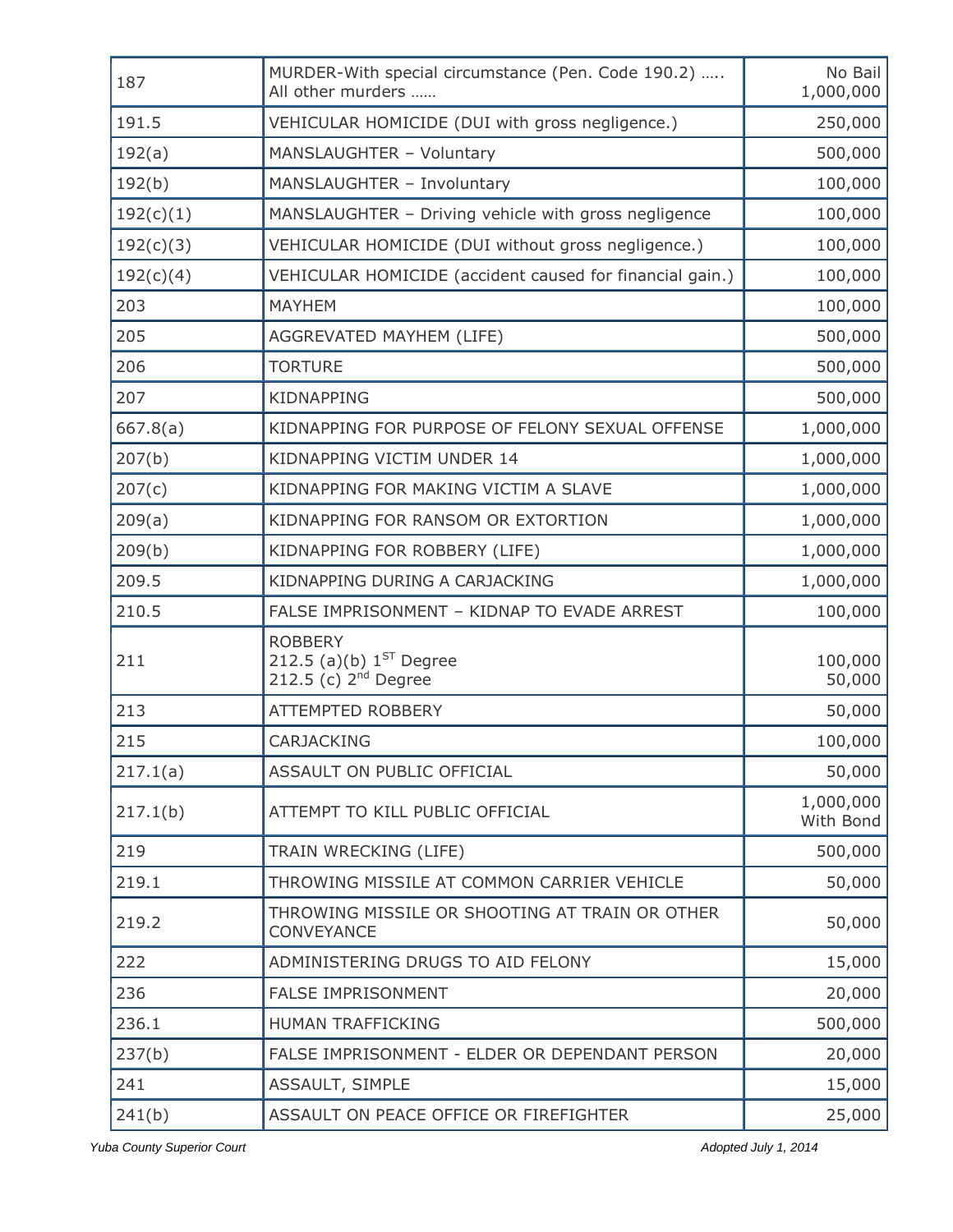| 241.1                  | ASSAULT ON CUSTODIAL OFFICER                                                                                                                   | 25,000                     |
|------------------------|------------------------------------------------------------------------------------------------------------------------------------------------|----------------------------|
| 241.4                  | ASSAULT ON PEACE OFFICER OF SCHOOL DISTRICT                                                                                                    | 25,000                     |
| 243                    | <b>BATTERY</b><br>243(b) Upon peace officer, custodial officer, firefighter, etc.<br>$243(c)$ With injury<br>243(d) With serious bodily injury | 25,000<br>30,000<br>50,000 |
| 243.1                  | BATTERY Upon custodial officer in performance of duties                                                                                        | 25,000                     |
| 243.3                  | BATTERY ON TRANSPORTATION PERSONNEL OR<br><b>PASSENGER</b>                                                                                     | 25,000                     |
| 243.4                  | <b>SEXUAL BATTERY</b>                                                                                                                          | 25,000                     |
| 243.6                  | BATTERY ON SCHOOL EMPLOYEE                                                                                                                     | 25,000                     |
| 243.7                  | <b>BATTERY ON JURORS</b>                                                                                                                       | 25,000                     |
| 244                    | <b>ASSAULT WITH CHEMICALS</b>                                                                                                                  | 50,000                     |
| 244.5(b)               | ASSAULT WITH STUN GUN OR LASER                                                                                                                 | 20,000                     |
| 245                    | <b>BATTERY</b>                                                                                                                                 | 25,000                     |
| 245(a)(1)<br>245(a)(4) | ASSAULT WITH DEADLY WEAPON OR FORCE LIKELY TO<br>PRODUCE GREAT BODILY INJURY                                                                   | 30,000                     |
| 245(a)(2)              | ASSAULT WITH A FIREARM                                                                                                                         | 75,000                     |
| 245(a)(3)              | ASSAULT WITH A MACHINEGUN                                                                                                                      | 100,000                    |
| 245(b)                 | ASSAULT WITH A SEMIAUTOMATIC RIFLE                                                                                                             | 75,000                     |
| 245(c)                 | ASSAULT WITH A DEADLY WEAPON OTHER THAN A<br>FIREARM OR FORCE LIKELY TO PRODUCE GREAT BODILY<br>INJURY UPON A PEACE OFFICER OR FIREFIGHTER     | 50,000                     |
| 245(d)(1)              | ASSAULT W/A FIREARM UPON A PEACE OFFICER OR<br><b>FIREFIGHTER</b>                                                                              | 200,000                    |
| 245(d)(2)              | ASSAULT WITH A SEMIAUTOMATIC UPON A PEACE<br>OFFICER OR FIREFIGHTER                                                                            | 300,000                    |
| 246                    | SHOOTING AT INHABITED DWELLING, BUILDING,<br>OCCUPIED MOTOR VEHICLE                                                                            | 250,000                    |
| 246.3                  | DISCHARGE OF FIREARM - GROSS NEGLIGENCE                                                                                                        | 25,000                     |
| 247.5                  | DISCHARGING LASER AT AIRCRAFT                                                                                                                  | 25,000                     |
| 261                    | <b>RAPE</b>                                                                                                                                    | 100,000                    |
| 261.5                  | UNLAWFUL SEXUAL INTERCOURSE - UNDER 18                                                                                                         | 25,000                     |
| 262                    | <b>SPOUSAL RAPE</b>                                                                                                                            | 100,000                    |
| 264.1                  | RAPE IN CONCERT WITH FORCE & VIOLENCE                                                                                                          | 100,000                    |
| 266(f)                 | SALE OF PERSON FOR IMMORAL PURPOSES                                                                                                            | 50,000                     |
| 266(g)                 | PROSTITUTING WIFE                                                                                                                              | 50,000                     |
| 266(h)                 | PIMPING -<br>If other person is a minor                                                                                                        | 25,000<br>100,000          |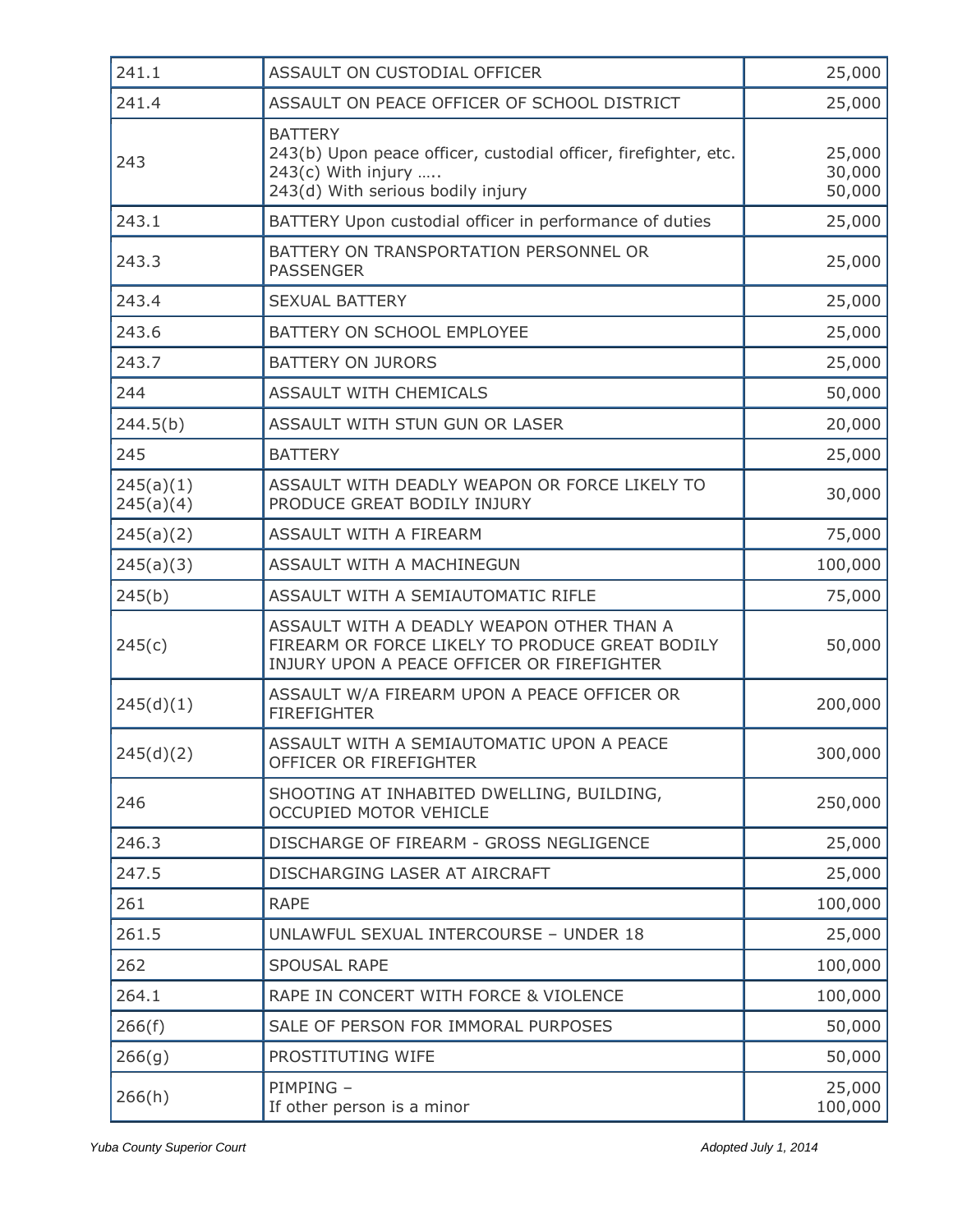| 266(i)                                  | <b>PANDERING</b>                                                                                                                                                                                                               | 25,000                                              |
|-----------------------------------------|--------------------------------------------------------------------------------------------------------------------------------------------------------------------------------------------------------------------------------|-----------------------------------------------------|
|                                         | PANDERING a minor                                                                                                                                                                                                              | 100,000                                             |
| 266(j)                                  | PROCUREMENT OF CHILD UNDER 16 FOR LEWD AND<br><b>LASCIVIOUS ACTS</b>                                                                                                                                                           | 100,000                                             |
| 266(k)                                  | PIMPING, PANDERING, PROCUREMENT OF CHILD UNDER<br>16 FOR LEWD ACT                                                                                                                                                              | 100,000                                             |
| 267                                     | ABDUCTION OF PERSON UNDER 18 FOR PURPOSES OF<br><b>PROSTITUTION</b>                                                                                                                                                            | 100,000                                             |
| 269                                     | RAPE - ON A CHILD UNDER 14 and 10 or more years younger<br>than Defendant (P.C. 261 (a)(2), 286, 288a or 289(a))                                                                                                               | 1,000,000                                           |
| 270                                     | PARENT FAILURE TO PROVIDE FOR MINOR CHILD                                                                                                                                                                                      | 25,000                                              |
| 271                                     | ABANDONMENT OF CHILD UNDER 14                                                                                                                                                                                                  | 25,000                                              |
| 273a(1)                                 | ABUSING OR ENDANGERING HEALTH OF CHILD -- LIKELY<br>TO PRODUCE GREAT BODILY HARM OR DEATH                                                                                                                                      | 50,000                                              |
| 273a(a)                                 | WILLFUL HARM OR INJURY TO CHILD LIKELY TO PRODUCE<br><b>GREAT BODILY INJURY OR DEATH</b>                                                                                                                                       | 50,000                                              |
| 273ab                                   | HAVING CUSTODIAL CARE OF CHILD UNDER AGE 8, AND<br>ASSAULTING THE CHILD BY MEANS OF FORCE TO<br>PRODUCE BODILY INJURY, WHICH RESULTS IN DEATH                                                                                  | 1,000,000                                           |
| 273d(a)                                 | CORPORAL PUNISHMENT OR INJURY OF A CHILD                                                                                                                                                                                       | 50,000                                              |
| 273.5                                   | CORPORAL INJURY OF SPOUSE, COHABITANT, FORMER<br>SPOUSE OR COHABITANT OR MOTHER OR FATHER OF HIS<br>OR HER CHILD<br>With Prior Conviction under 273.5(e)                                                                       | 50,000<br>100,000                                   |
| 273.6(d)                                | VIOLATION OF COURT ORDER WITH A PRIOR                                                                                                                                                                                          | 50,000                                              |
| 273.55                                  | CORPORAL INJURY - VIOLATING PC 273.5 WITHIN 5<br>YEARS FOR A PRIOR CONVICTION FOR PC 243(d), 243.4,<br>244, 244.5, 245 OR 273.5                                                                                                | 100,000                                             |
| 277                                     | CHILD TAKING OR CONCEALMENT - NO CUSTODY ORDER                                                                                                                                                                                 | 25,000                                              |
| 278                                     | CHILD STEALING BY USE OF THE INTERNET                                                                                                                                                                                          | 100,000                                             |
| 278.5                                   | CHILD CONCEALMENT - BY PERSON WITH RIGHT TO<br><b>CUSTODY OR VISITATION</b>                                                                                                                                                    | 40,000                                              |
| 281                                     | <b>BIGAMY</b>                                                                                                                                                                                                                  | 15,000                                              |
| 285                                     | <b>INCEST</b>                                                                                                                                                                                                                  | 50,000                                              |
| 286<br>286(b)(1)<br>286(b)(2)<br>286(c) | SODOMY<br>If victim under 18<br>If victim under 16 and defendant over 21<br>If victim under 14 and defendant more than 10 years older                                                                                          | 100,000<br>100,000                                  |
| 286(d)<br>286(e)<br>286(f)              | than victim<br>If defendant compelled another by force, duress or threats<br>of great bodily injury<br>If in concert with force and violence<br>If committed in state prison or jail<br>If victim unconscious of nature of act | 100,000<br>100,000<br>100,000<br>100,000<br>100,000 |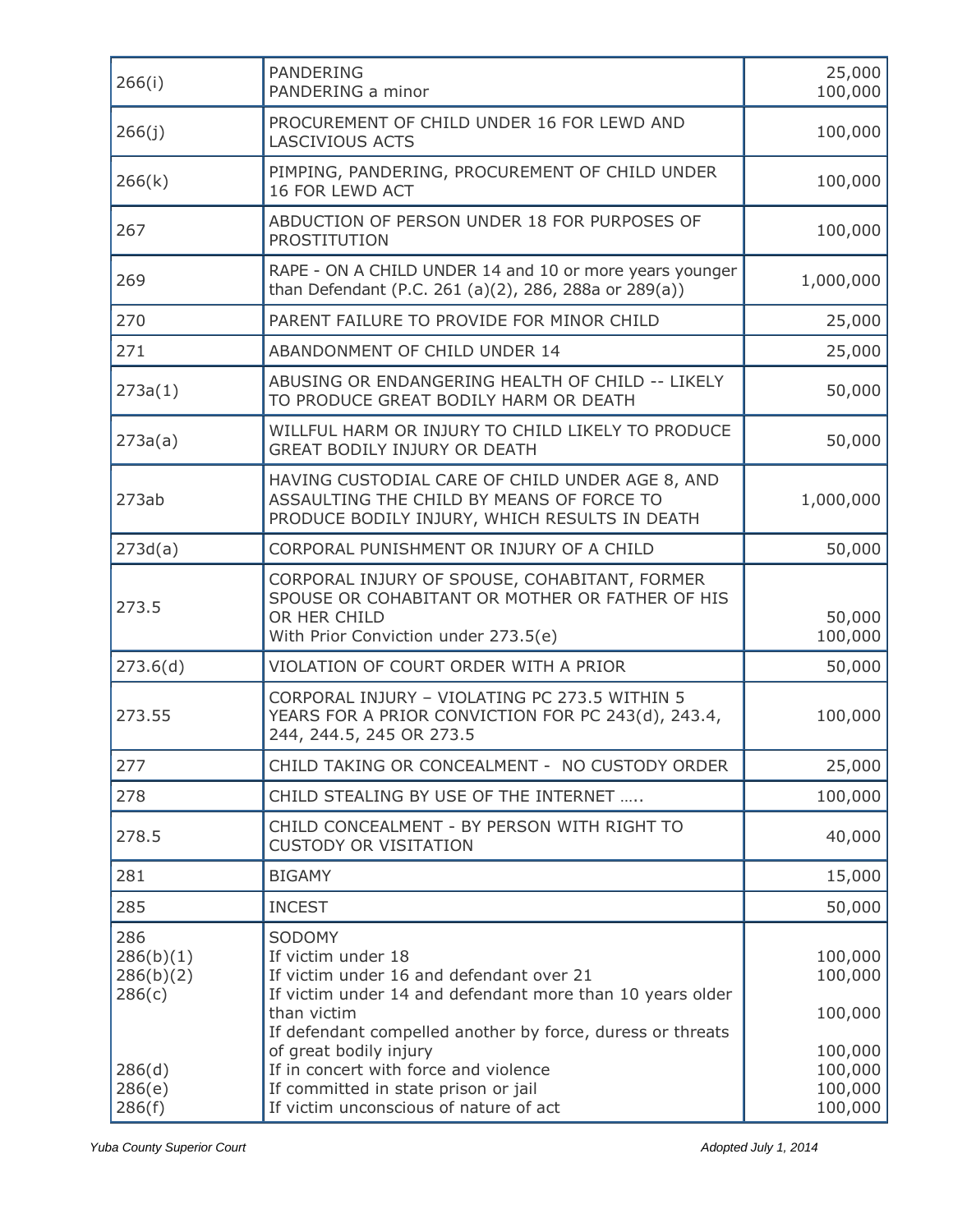| 288(a)                                      | LEWD ACT WITH CHILD UNDER 14 YEARS                                                                                                                                                                                                                                                        | 100,000                                  |
|---------------------------------------------|-------------------------------------------------------------------------------------------------------------------------------------------------------------------------------------------------------------------------------------------------------------------------------------------|------------------------------------------|
| 288(b)                                      | LEWD ACTS ON CHILD UNDER 14 WITH FORCE                                                                                                                                                                                                                                                    | 100,000                                  |
| 288(c)                                      | LEWD ACTS ON CHILD 14 0R 15                                                                                                                                                                                                                                                               | 100,000                                  |
| 288(b)(2)                                   | CARETAKER COMMITTING LEWD ACT UPON DEPENDENT<br>ADULT BY USE OF FORCE OR VIOLENCE                                                                                                                                                                                                         | 100,000                                  |
| 288(c)(2)                                   | CARETAKER COMMITTING LEWD ACT UPON DEPENDENT<br><b>ADULT</b>                                                                                                                                                                                                                              | 100,000                                  |
| 288a<br>288a(b)(1)<br>288a(b)(2)<br>288a(c) | <b>ORAL COPULATION:</b><br>If victim is under 18<br>If victim is under 16 and defendant is over 21<br>If victim is 14 and defendant is more than 10 years older<br>than the victim<br>If defendant compelled another to participate by force,<br>duress or threats of great bodily injury | 50,000<br>100,000<br>100,000<br>100,000  |
| 288a(d)<br>288a(e)<br>288a(f)<br>288a(g)    | If in concert with force and violence<br>If committed in state prison or jail<br>If victim was unconscious of nature of act<br>If victim is incapable of consent because of mental or<br>physical disability                                                                              | 100,000<br>100,000<br>100,000<br>100,000 |
| 288.2                                       | DISTRIBUTE OR EXHIBIT BY ELECTRONIC MAIL HARMFUL<br>MATTER DEFINED IN PC 313                                                                                                                                                                                                              | 20,000                                   |
| 288.5                                       | CONTINUOUS SEXUAL ABUSE OF CHILD UNDER AGE 14                                                                                                                                                                                                                                             | 500,000                                  |
| 289                                         | PENETRATION WITH A FOREIGN OBJECT                                                                                                                                                                                                                                                         | 100,000                                  |
| 289.6                                       | ELEVATES FROM MISDEMEANOR TO FELONY A FIRST<br>VIOLATION OF CRIME OF EMPLOYEE OR OFFICER OF<br>DETENTION FACILITY ENGAGING IN SEXUAL<br>INTERCOURSE, SODOMY, ORAL COPULATION OR<br>PENETRATION WITH A FOREIGN OBJECT WITH CONFINED<br><b>CONSENTING ADULT</b>                             | 25,000                                   |
| 290(g)(2)                                   | WILLFULLY FAILING TO REGISTER PURSUANT TO PC 290<br>ON ANY OFFENSE AND PRIOR CONVICTION FOR PC<br>262(a)(1), 264.1, 286, 288, 288(a), 288.5 or 289                                                                                                                                        | 25,000                                   |
| 290(g)(3)                                   | WILLFULLY FAILING TO REGISTER WHEN REQUIRED ON A<br>FELONY CONVICTION WITH PRIOR PC 290 CONVICTION                                                                                                                                                                                        | 50,000                                   |
| 311.1                                       | POSSESSING, PUBLISHING, PRODUCING, PRINTING, etc.<br>OBSCENE MATTER OF PERSON UNDER AGE 18 WITH INTENT<br>TO DISTRIBUTE, EXHIBIT OR EXCHANGE WITH OTHERS                                                                                                                                  | 20,000                                   |
| 311.4                                       | USE OF MINOR TO PERFORM PROHIBITED ACTS OR<br>DISTRIBUTE OBSCENE MATTER                                                                                                                                                                                                                   | 50,000                                   |
| 314(1)                                      | <b>INDECENT EXPOSURE</b><br>With prior conviction of P.C. 288 or 214(1)                                                                                                                                                                                                                   | 30,000                                   |
| 337a                                        | <b>BOOKMAKING</b>                                                                                                                                                                                                                                                                         | 5,000                                    |
| 347                                         | POISONING FOOD, DRINK, SPRING, WELL, ETC.                                                                                                                                                                                                                                                 | 100,000                                  |
| 368                                         | <b>ELDER ABUSE</b>                                                                                                                                                                                                                                                                        | 50,000                                   |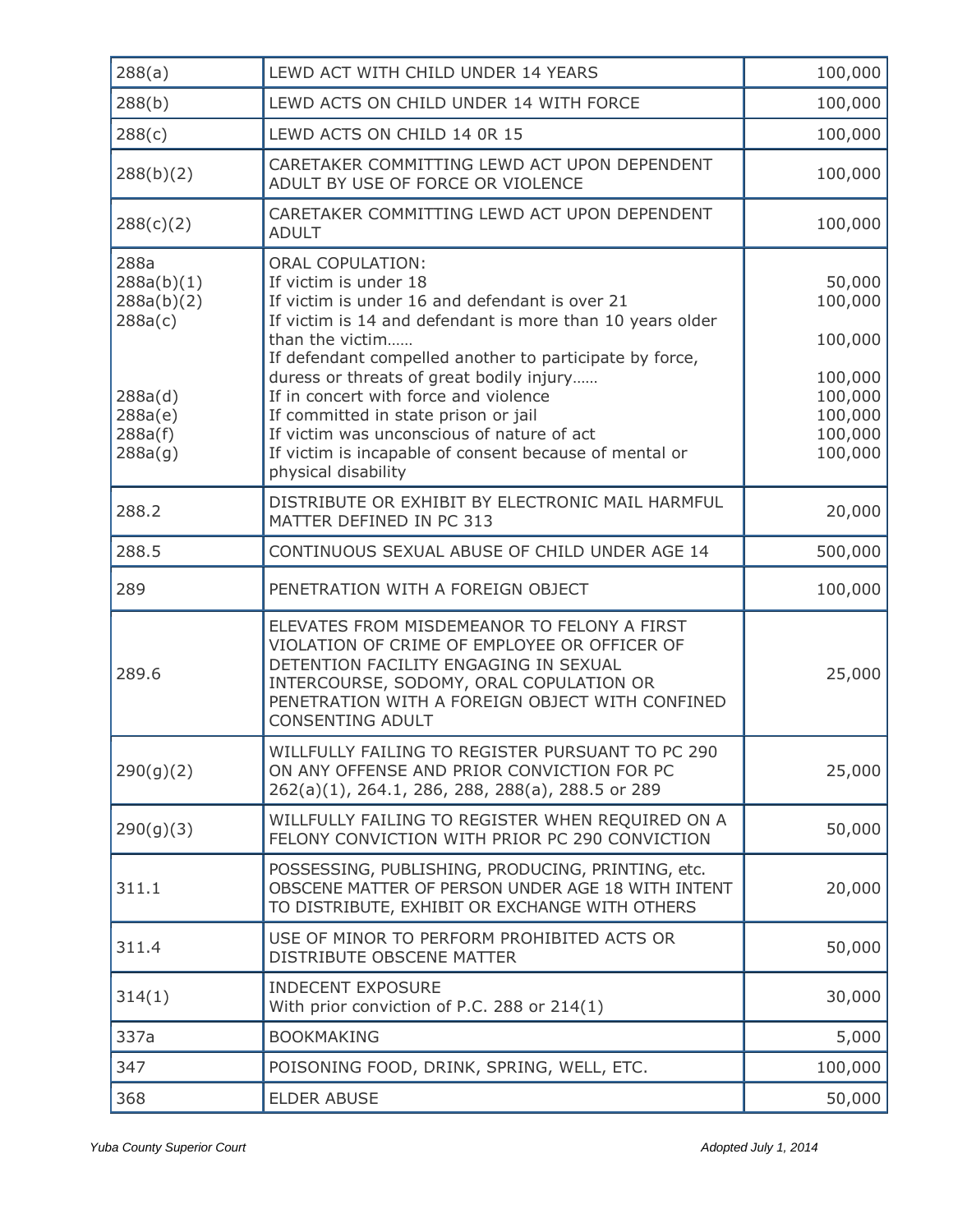| 399.5  | OWNING OR HAVING CUSTODY OR CONTROL OF DOG<br>TRAINED TO FIGHT, ATTACK OR KILL, WHERE DOG BITES<br>HUMAN BEING ON TWO SEPARATE OCCASIONS OR ON<br>ONE OCCASION CAUSING SUBSTANTIAL PHYSICAL INJURY | 50,000           |
|--------|----------------------------------------------------------------------------------------------------------------------------------------------------------------------------------------------------|------------------|
| 404.6  | INCITING A RIOT IN STATE PRISON OR JAIL                                                                                                                                                            | 100,000          |
| 405b   | <b>LYNCHING</b>                                                                                                                                                                                    | 100,000          |
| 417(b) | EXHIBITING FIREARM IN PRESENCE OF PEACE OFFICER                                                                                                                                                    | 50,000           |
| 417.1  | EXHIBITING FIREARM IN PRESENCE OF RESERVE PEACE<br><b>OFFICER</b>                                                                                                                                  | 50,000           |
| 417.6  | INTENTIONAL INFLICTION OF GREAT BODILY HARM;<br><b>EXHIBITING FIREARM</b>                                                                                                                          | 50,000           |
| 417.8  | EXHIBITING WEAPON WITH INTENT TO RESIST PEACE<br><b>OFFICER</b>                                                                                                                                    | 50,000           |
| 422    | THREATS TO COMMIT CRIME OR GREAT BODILY INJURY                                                                                                                                                     | 150,000          |
| 422.7  | INTERFERENCE WITH CIVIL RIGHTS                                                                                                                                                                     | 150,000          |
| 424    | EMBEZZLEMENT OR FALSIFICATION OF ACCOUNTS BY<br>PUBLIC OFFICER                                                                                                                                     | 25,000           |
| 451(a) | ARSON - WITH GREAT BODILY INJURY                                                                                                                                                                   | 250,000          |
| 451(b) | <b>ARSON - INHABITED STRUCTURE</b>                                                                                                                                                                 | 250,000          |
| 451(c) | ARSON - STRUCTURE OR FOREST LAND                                                                                                                                                                   | 100,000          |
| 451(d) | ARSON - OTHER PROPERTY                                                                                                                                                                             | 50,000           |
| 452(a) | RECKLESSLY CAUSING A FIRE WITH GREAT BODILY<br><b>INJURY</b>                                                                                                                                       | 50,000           |
| 452(b) | RECKLESSLY CAUSING A FIRE - INHABITED STRUCTURE                                                                                                                                                    | 50,000           |
| 452(c) | RECKLESSLY CAUSING A FIRE - STRUCTURE OR FOREST LAND                                                                                                                                               | 50,000           |
| 453(a) | POSSESSION OF EXPLOSIVES OR FLAMMABLE MATTER                                                                                                                                                       | 50,000           |
| 453(b) | FIREBOMB, POSSESSION, MANUFACTURE, DISPOSAL                                                                                                                                                        | 100,000          |
| 454    | ARSON DURING STATE OF EMERGENCY                                                                                                                                                                    | 150,000          |
| 459    | <b>BURGLARY</b><br>Residential<br>All others                                                                                                                                                       | 50,000<br>25,000 |
| 463    | <b>LOOTING</b>                                                                                                                                                                                     | 50,000           |
| 464    | BURGLARY - WITH EXPLOSIVES OR BURNING DEVICE                                                                                                                                                       | 50,000           |
| 470    | FORGERY, INTENT; DOCUMENTS OF VALUE;<br>COUNTERFEITING SEAL; UTTERING; FALSIFICATION OF<br><b>RECORDS</b>                                                                                          | 25,000           |
| 470a   | FORGERY OR CONTERFEITING DRIVER'S LICENSE OR ID CARD                                                                                                                                               | 25,000           |
| 470b   | DISPLAYING OR POSSESSING FORGED DRIVER'S LICENSE<br>OR ID CARD WITH INTENT TO ACCOMPLISH A FORGERY                                                                                                 | 25,000           |
| 471    | FORGERY; FALSE ENTRIES IN RECORDS OR RETURNS                                                                                                                                                       | 15,000           |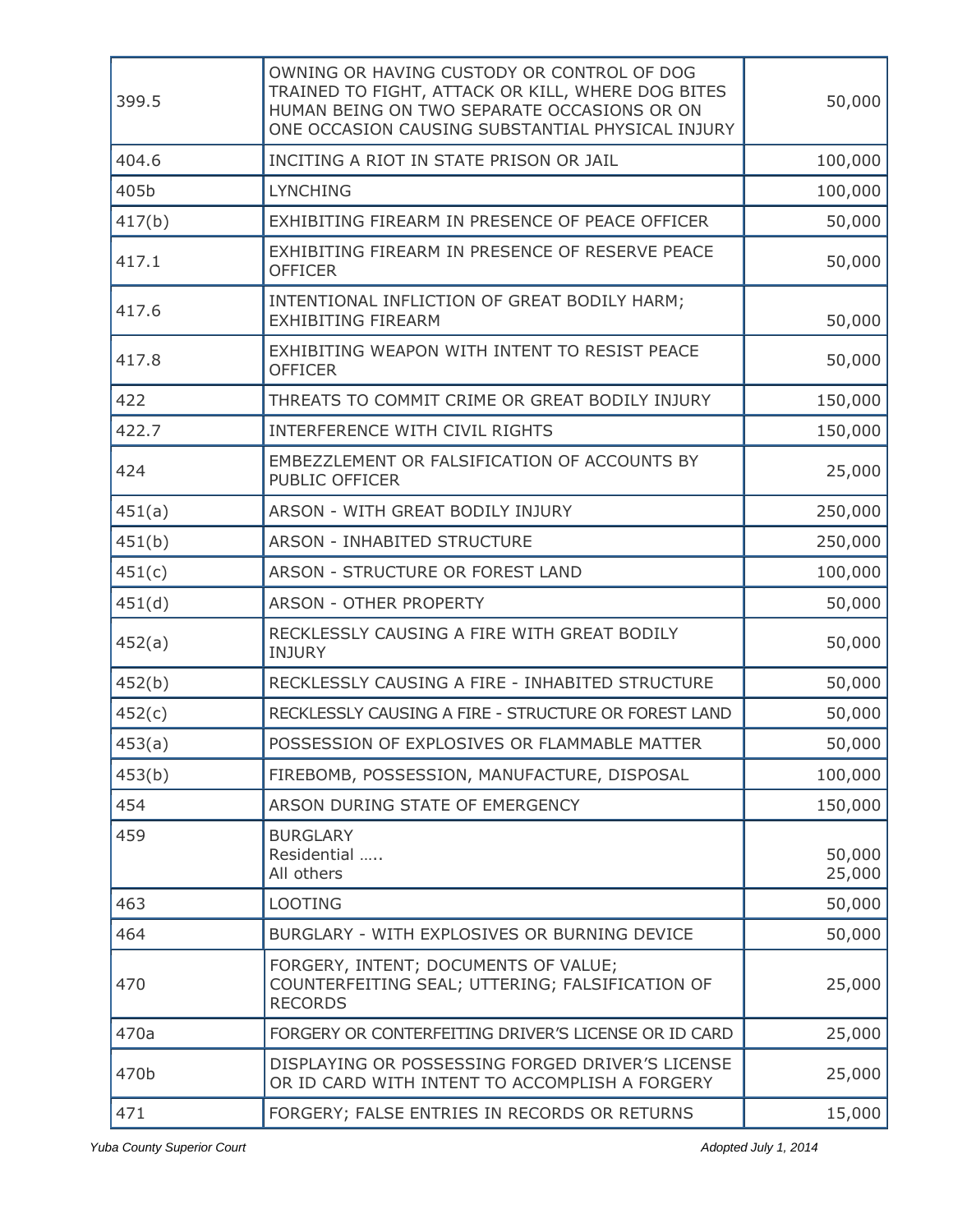| 472               | FORGERY OR COUNTERFEITING OF SEALS; POSSESSION<br>AND CONCEALMENT                                                                                                                             | 15,000                     |
|-------------------|-----------------------------------------------------------------------------------------------------------------------------------------------------------------------------------------------|----------------------------|
| 475               | FORGED BILLS OR NOTES - POSSESSION OR RECEIPT                                                                                                                                                 | 15,000                     |
| 475a              | FORGED CHECKS OR WARRANTS, POSSESSION                                                                                                                                                         | 15,000                     |
| 476               | FICTITIOUS CHECKS, MAKING UTTERING                                                                                                                                                            | 15,000                     |
| 476(a)            | <b>NSF CHECKS</b>                                                                                                                                                                             | 10,000                     |
| 477<br>479<br>480 | COUNTERFEITING OF COIN                                                                                                                                                                        | 15,000                     |
| 484(3)(e)         | THEFT OF ACCESS CARD TO DEFRAUD                                                                                                                                                               | 15,000                     |
| 484b              | THEFT - DIVERSION OF MONEY RECEIVED FOR SERVICES,<br>LABOR, MATERIAL, etc.<br>If amount diverted exceeds \$1,000                                                                              | 15,000                     |
| 484c              | EMBEZZLEMENT OF FUNDS FOR CONSTRUCTION                                                                                                                                                        | 25,000                     |
| 484e(d)           | CREDIT CARDS, 4 OR MORE ACQUIRED IN VIOLATION OF<br>P.C. 484(e) IN 12-MONTH PERIOD                                                                                                            | 15,000                     |
| 484f(a)           | CREDIT CARD, MAKE CARD PURPORTING TO BE                                                                                                                                                       | 15,000                     |
| 484f(b)           | CREDIT CARD - SIGN FALSE NAME                                                                                                                                                                 | 15,000                     |
| 484g              | CREDIT CARD OBTAINED IN VIOLATION OF P.C. 484(e) OR<br>FORGED CARD; USED FOR OBTAINING ANYTHING OF VALUE<br>If value of goods, etc., received exceeds \$400 in consecutive<br>6-month period. | 25,000                     |
| 484h(a)           | CREDIT CARD FRAUDULENT - MERCHANT FURNISHING<br>GOODS WITH KNOWLEDGE OF<br>If payments received exceeds \$400 in consecutive 6-month<br>period                                                | 25,000                     |
| 484h(b)           | CREDIT CARD ISSUER- MERCHANT FRAUDULENTLY<br>RECEIVING PAYMENT FROM<br>If payment received for goods, etc., not furnished goods<br>exceeds \$400 in consecutive 6-month period                | 25,000                     |
| 484i(b)           | CREDIT CARD EQUIPMENT, POSSESSION WITHOUT<br><b>CONSENT OF ISSUER</b>                                                                                                                         | 15,000                     |
| 487               | <b>GRAND THEFT</b>                                                                                                                                                                            | < 20,000                   |
| 487c              | <b>GRAND THEFT - PERSON</b>                                                                                                                                                                   | 25,000                     |
| 487(d)            | THEFT OF MOTOR VEHICLE<br>When there is evidence of a chop shop operation                                                                                                                     | 30,000                     |
| 487(d)            | <b>GRAND THEFT - CHOP SHOP</b>                                                                                                                                                                | 50,000                     |
| 487(d)(2)         | <b>GRAND THEFT - FIREARM</b>                                                                                                                                                                  | 50,000                     |
| 496               | RECEIVING STOLEN PROPERTY IF VALUE MORE THAN \$400                                                                                                                                            | 15,000<br>Or amount stolen |
| 496a              | JUNK & SECONDHAND DEALERS; BUYING METALS USED<br>IN TRANSPORTATION OR PUBLIC UTILITY                                                                                                          | 15,000                     |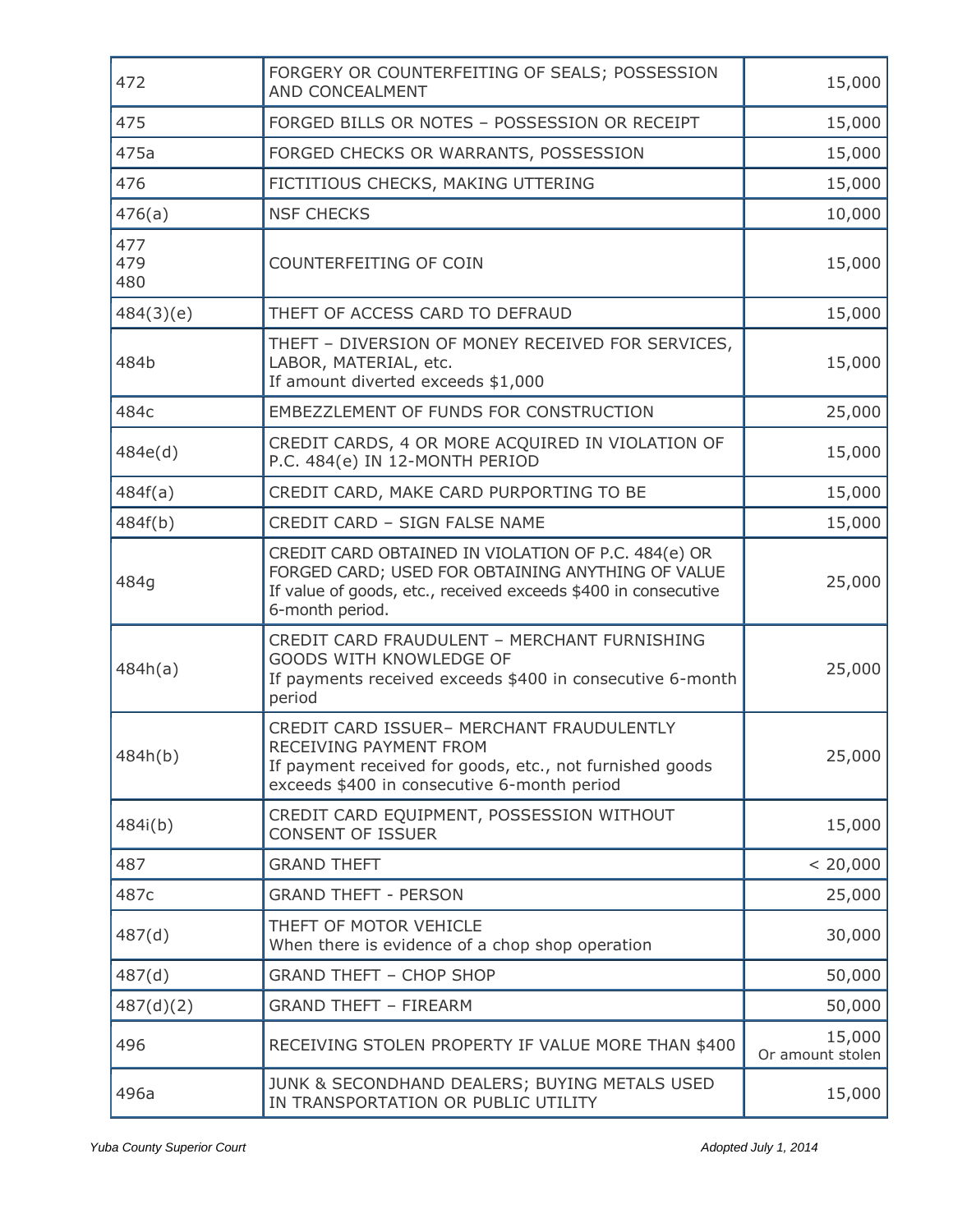| 496d       | BUYING, RECEIVING, CONCEALING OR SELLING STOLEN<br>MOTOR VEHICLE, TRAILER, VESSEL OR SPECIAL<br>CONSTRUCTION EQUIPMENT                                 | 15,000   |
|------------|--------------------------------------------------------------------------------------------------------------------------------------------------------|----------|
| 497        | STOLEN PROPERTY, BRING INTO STATE                                                                                                                      | 20,000   |
| 502        | <b>COMPUTER FRAUD</b>                                                                                                                                  | > 25,000 |
| 504        | EMBEZZLEMENT, MISAPPROPRIATION BY PUBLIC OFFICIAL                                                                                                      | > 15,000 |
| 504a       | EMBEZZLEMENT, DISPOSAL OF PERSONAL PROPERTY<br>UNDER LEASE OR LIEN                                                                                     | > 15,000 |
| 504b       | EMBEZZLEMENT OF PROCEEDS OF SALE OR SECURED<br><b>PROPERTY</b>                                                                                         | > 15,000 |
| 505        | EMBEZZLEMENT BY CARRIER OR INDIVIDUAL<br>TRANSPORTING PROPERTY FOR HIRE                                                                                | > 15,000 |
| 506        | EMBEZZLEMENT, MISAPPROPRIATION BY TRUSTEE,<br><b>CONTRACTOR</b>                                                                                        | > 25,000 |
| 507        | EMBEZZLEMENT BY BAILEE                                                                                                                                 | > 15,000 |
| 514        | EMBEZZLEMENT BY DEFALCATION OF PUBLIC FUNDS                                                                                                            | > 20,000 |
| 518<br>519 | EXTORTION, NOT AMOUNTING TO ROBBERY                                                                                                                    | 35,000   |
| 521        | EXTORTION, UNDER COLOR OF OFFICIAL RIGHT                                                                                                               | 25,000   |
| 522        | EXTORTION, OBTAINING SIGNATURE BY THREATS                                                                                                              | 50,000   |
| 523        | EXTORTION, THREATENING LETTERS                                                                                                                         | 35,000   |
| 524        | EXTORTION, ATTEMPTS BY MEANS OF THREAT                                                                                                                 | 25,000   |
| 529        | FALSE PERSONATION OF ANOTHER                                                                                                                           | 15,000   |
| 532        | <b>FALSE PRETENSES</b>                                                                                                                                 | 20,000   |
| 537(a)(2)  | DEFRAUDING INNKEEPER                                                                                                                                   | > 25,000 |
| 548        | DEFRAUDING INSURER                                                                                                                                     | > 25,000 |
| 550(b)     | ASSISTING OR CONSPIRING TO PRESENT FALSE<br>STATEMENTS FOR CLAIM UNDER INSURANCE POLICY                                                                | 25,000   |
| 591        | INJURING OR TAPPING TELEGRAPH, TELEPHONE, OR<br>CABLE T.V. LINE                                                                                        | 20,000   |
| 593        | INJURING ELECTRIC POWER LINE                                                                                                                           | 20,000   |
| 594(b)(1)  | VANDALISM, DESTRUCTION \$50,000 OR MORE                                                                                                                | 50,000   |
| 594.3      | <b>CHURCH VANDALISM</b>                                                                                                                                | 50,000   |
| 594.4      | INJECTING OR THROWING UPON, OR OTHERWISE DEFACING<br>ANY STRUCTURE WITH BUTYRIC ACID, OR ANY OTHER<br>SIMILAR NOXIOUS OR CAUSTIC CHEMICAL OR SUBSTANCE | 25,000   |
| 594.7      | (VANDALISM) TWO PRIOR CONVICTIONS FOR P.C. 594                                                                                                         | 30,000   |
| 598c       | POSSESSING, BUYING, SELLING, GIVING AWAY OF<br><b>HORSEMEAT</b>                                                                                        | 15,000   |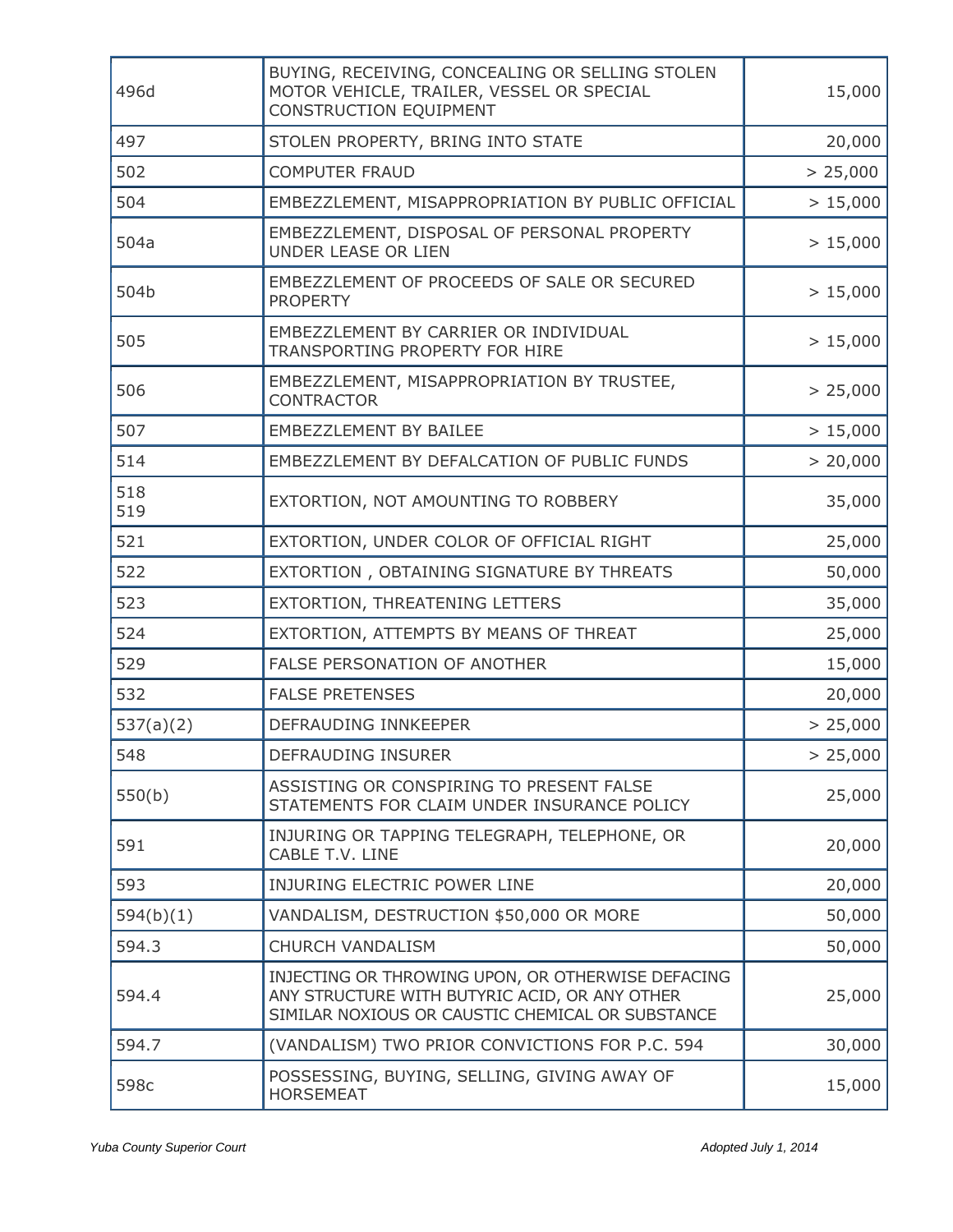| 626.9        | CODE SECTION REVISED, NOW CONTAINS FOUR<br>NONALTERNATIVE FELONIES RELATING TO GUNS ON SCHOOL<br>GROUNDS. Former subsections (a) and (b) are renumbered to<br>(h) and (i). Subsection (b) now addresses firearm within 1,000<br>feet of public or private school (Kindergarten through 12 <sup>th</sup><br>grade), subsection (d) reckless safety of another, firearm<br>within 1,000 feet of public or private school | 25,000               |
|--------------|------------------------------------------------------------------------------------------------------------------------------------------------------------------------------------------------------------------------------------------------------------------------------------------------------------------------------------------------------------------------------------------------------------------------|----------------------|
| 626.95       | DRAWING, EXHIBITING OR CONCEALING A FIREARM UPON<br>THE GROUNDS OF A DAYCARE CENTER, PLAYGROUND OR<br>YOUTH CENTER                                                                                                                                                                                                                                                                                                     | 25,000               |
| 636(b)       | INTENTIONALLY AND WITHOUT PERMISSION<br>NONELECTRONICALLY EAVESDROPPING UPON A<br>CONVERSATION BETWEEN A PERSON IN CUSTODY AND<br>THAT PERSON'S ATTORNEY, RELIGIOUS ADVISOR, OR<br>LICENSED PHYSICIAN                                                                                                                                                                                                                  | 15,000               |
| $646.9(a-c)$ | <b>STALKING</b>                                                                                                                                                                                                                                                                                                                                                                                                        | 150,000              |
| 647f         | PROSTITUTION WITH PRIOR AND PRIOR HIV POSITIVE                                                                                                                                                                                                                                                                                                                                                                         | 50,000               |
| 647.6        | ANNOYING OR MOLESTING CHILD UNDER 18                                                                                                                                                                                                                                                                                                                                                                                   | 25,000               |
| 653f(b)      | <b>SOLICIT MURDER</b>                                                                                                                                                                                                                                                                                                                                                                                                  | 20,000               |
| 653f(c)      | SOLICIT RAPE, etc.                                                                                                                                                                                                                                                                                                                                                                                                     | 25,000               |
| 653t(d)      | INTERRUPTING TRANSMISSION OF AN EMERGENCY<br>COMMUNICATION WHEN IT RESULTS IN SERIOUS BODILY<br><b>INJURY OR PROPERTY LOSS</b>                                                                                                                                                                                                                                                                                         | 50,000               |
| 653w(a)      | FAILURE TO DISCLOSE ORIGIN OF RECORDING OR<br>AUDIOVISUAL WORK                                                                                                                                                                                                                                                                                                                                                         | 25,000               |
| 664(a)       | ATTEMPT WHERE COMPLETED CRIME PUNISHABLE BY<br><b>STATE PRISON</b><br>Except for attempted murder                                                                                                                                                                                                                                                                                                                      | 25,000               |
| 664/187      | ATTEMPTED MURDER<br>Willful & Premeditated                                                                                                                                                                                                                                                                                                                                                                             | 500,000<br>1,000,000 |
| 666          | PETTY THEFT WITH PRIOR CONVICTION FOR PETTY THEFT<br>ON WHICH TIME WAS SERVED                                                                                                                                                                                                                                                                                                                                          | 15,000               |
| 666.5        | ENHANCEMENT FOR FELONY VEHICLE THEFT OR GRAND<br>THEFT AUTO WITH PRIOR                                                                                                                                                                                                                                                                                                                                                 | 20,000               |
| 667.71       | DESCRIPTION APPLIES TO FORCIBLE SEX CRIMES: 261(A)(2),<br>262(A)(1), 264.1; FORCIBLE 286, 288(b); FORCIBLE 288(A),<br>AND 289(A). ALSO APPLICABLE TO 288(A) WHEN<br>DEFENDANT QUALIFIES FOR PROBATION UNDER 1203.066(c)                                                                                                                                                                                                | 1,000,000            |
| 1552.1       | FUGITIVE RE: MURDER. ESCAPE & PAROLE VIOLATION                                                                                                                                                                                                                                                                                                                                                                         | No Bail              |
| 4501         | ASSAULT WITH A DEADLY WEAPON BY PRISON INMATE<br>NOT SERVING LIFE                                                                                                                                                                                                                                                                                                                                                      | No Bail              |
| 4501.1       | STATE PRISON INMATE COMMITTING BATTERY UPON STATE<br>PRISON OFFICER OR EMPLOYEE BY THROWING, OR CAUSING<br>TO BE PLACED OR THROWN, A MIXTURE OF HUMAN<br>EXCREMENT OR OTHER BODILY FLUIDS OR SUBSTANCES                                                                                                                                                                                                                | No Bail              |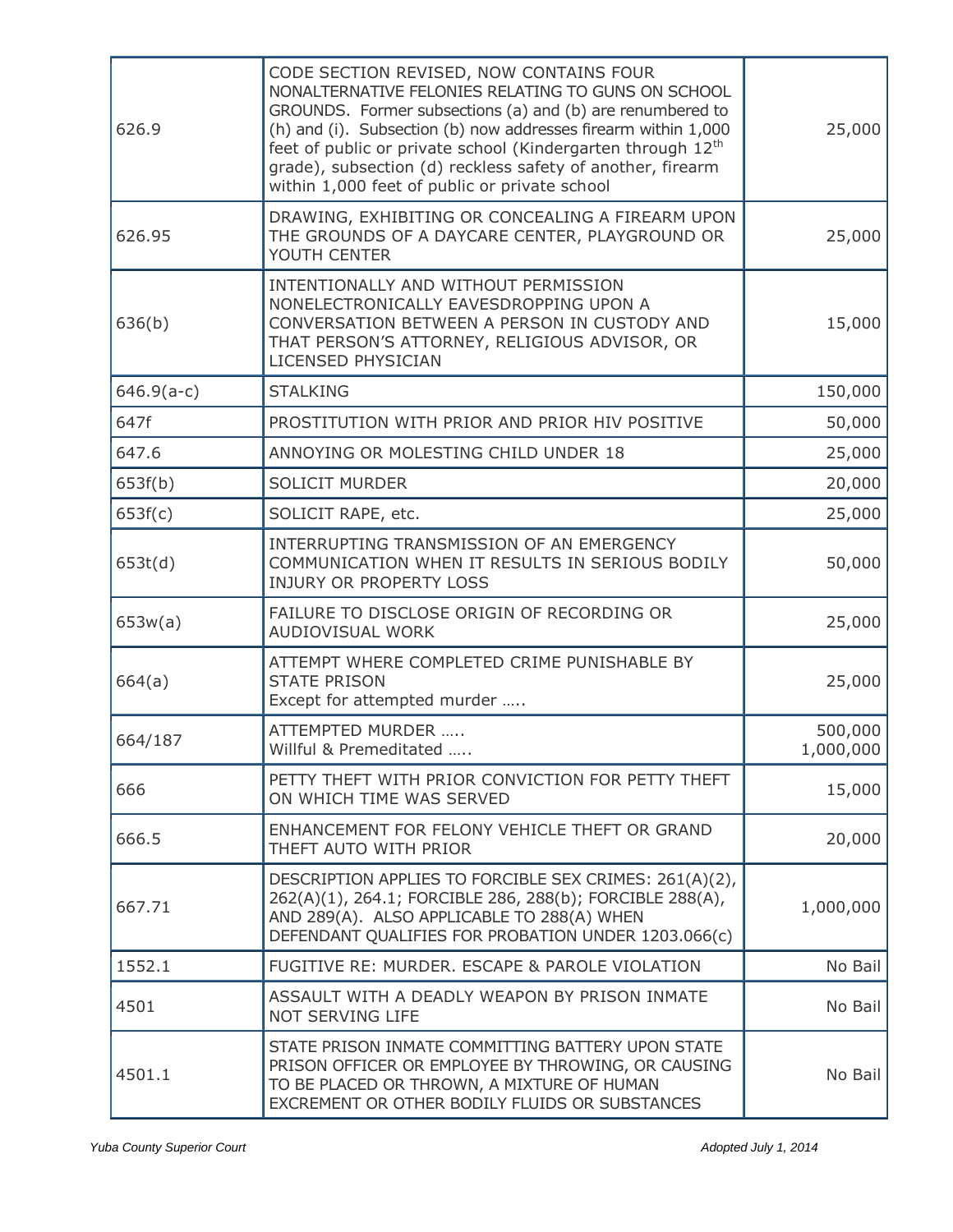| 4501.5                           | BATTERY UPON NON-INMATE BY PRISON INMATE                                                                                                                                                      | 100,000<br>- No Bail |
|----------------------------------|-----------------------------------------------------------------------------------------------------------------------------------------------------------------------------------------------|----------------------|
| 4502                             | POSSESSION OF DEADLY WEAPON BY PRISON INMATE                                                                                                                                                  | 100,000<br>- No Bail |
| 4502(b)                          | MANUFACTURING OR ATTEMPTING TO MANUFACTURE AN<br><b>INSTRUMENT OR WEAPON</b>                                                                                                                  | 30,000<br>- No Bail  |
| 4503                             | HOLDING OF HOSTAGES BY PRISON INMATE                                                                                                                                                          | No Bail              |
| 4530(a)                          | ESCAPE OR ATTEMPTED ESCAPE FROM PRISON WITH<br>FORCE OR VIOLENCE                                                                                                                              | No Bail              |
| 4530(b)                          | ESCAPE OR ATTEMPTED ESCAPE FROM PRISON WITHOUT<br>FORCE OR VIOLENCE                                                                                                                           | No Bail              |
| 4532(a)                          | ESCAPE OR ATTEMPTED ESCAPE BY MISDEMEANANT,<br>INEBRIATED, OR PERSON ON WORK FURLOUGH FROM<br>JAIL, INDUSTRIAL FARM, etc.                                                                     | No Bail $+$          |
| 4532(b)                          | ESCAPE, ATTEMPTED ESCAPE BY FELON FROM JAIL,<br>INDUSTRIAL FARM, etc.                                                                                                                         | No Bail +            |
| 4532(A)                          | FAILURE TO RETURN HOME AFTER AUTHORIZED LEAVE<br>WHILE ON HOME DETENTION                                                                                                                      | 50,000               |
| 4534                             | AIDING ESCAPE                                                                                                                                                                                 | 50,000               |
| 4535                             | SENDING EQUIPMENT INTO JAIL                                                                                                                                                                   | 50,000               |
| 4573                             | BRINGING CONTROLLED SUBSTANCES INTO JAIL                                                                                                                                                      | 25,000               |
| 4573.5                           | SMUGGLING UNAUTHORIZED DRUGS INTO PRISON, CAMP,<br>OR JAIL                                                                                                                                    | 25,000               |
| 4573.9                           | NON-INMATE SELLING TO INMATE                                                                                                                                                                  | 25,000               |
| 4574                             | SMUGGLING WEAPON INTO JAIL OR PRISON                                                                                                                                                          | 50,000               |
| 11418<br>11419                   | WEAPON OF MASS DESTRUCTION AND BIOLOGICAL AGENTS                                                                                                                                              | 500,000              |
| 11418.5                          | KNOWINGLY THREATENING TO USE WEAPON OF MASS<br>DESTRUCTION WITH SPECIFIC INTENT THAT<br>STATEMENT, MADE VERBALLY, IN WRITING, OR BY<br>MEANS OF ELECTRONIC COMMUNICATION DEVICE, IS<br>TO BE. | 1,000,000            |
| 12020<br>20310-22410             | DANGEROUS WEAPONS, MANUFACTURE, SALE, POSSESSION;<br>CARRYING EXPLOSIVE OR CONCEALED DIRK OR DAGGER -<br>POSSESSION OF A SAWED-OFF SHOTGUN                                                    | 15,000               |
| 12020(a)(2)                      | MANUFACTURING, IMPORTING, KEEPING FOR SALE,<br>OFFERING OR EXPOSING FOR SALE, GIVING OR LENDING<br>LARGE-CAPACITY MAGAZINE                                                                    | 25,000               |
| 12021<br>29800/29805             | CONCEALED FIREARMS, OWNERSHIP OR POSSESSION BY<br>FELON, ADDICT                                                                                                                               | 25,000               |
| 12025(b)(i)<br>$25400(c)(2)-(6)$ | CONCEALED WEAPON ON PERSON OR IN VEHICLE<br>WITHOUT LICENSE WITH PRIOR FELONY CONVICTION OR<br>PRIOR VIOLATION OF DEADLY WEAPONS ACT                                                          | 25,000               |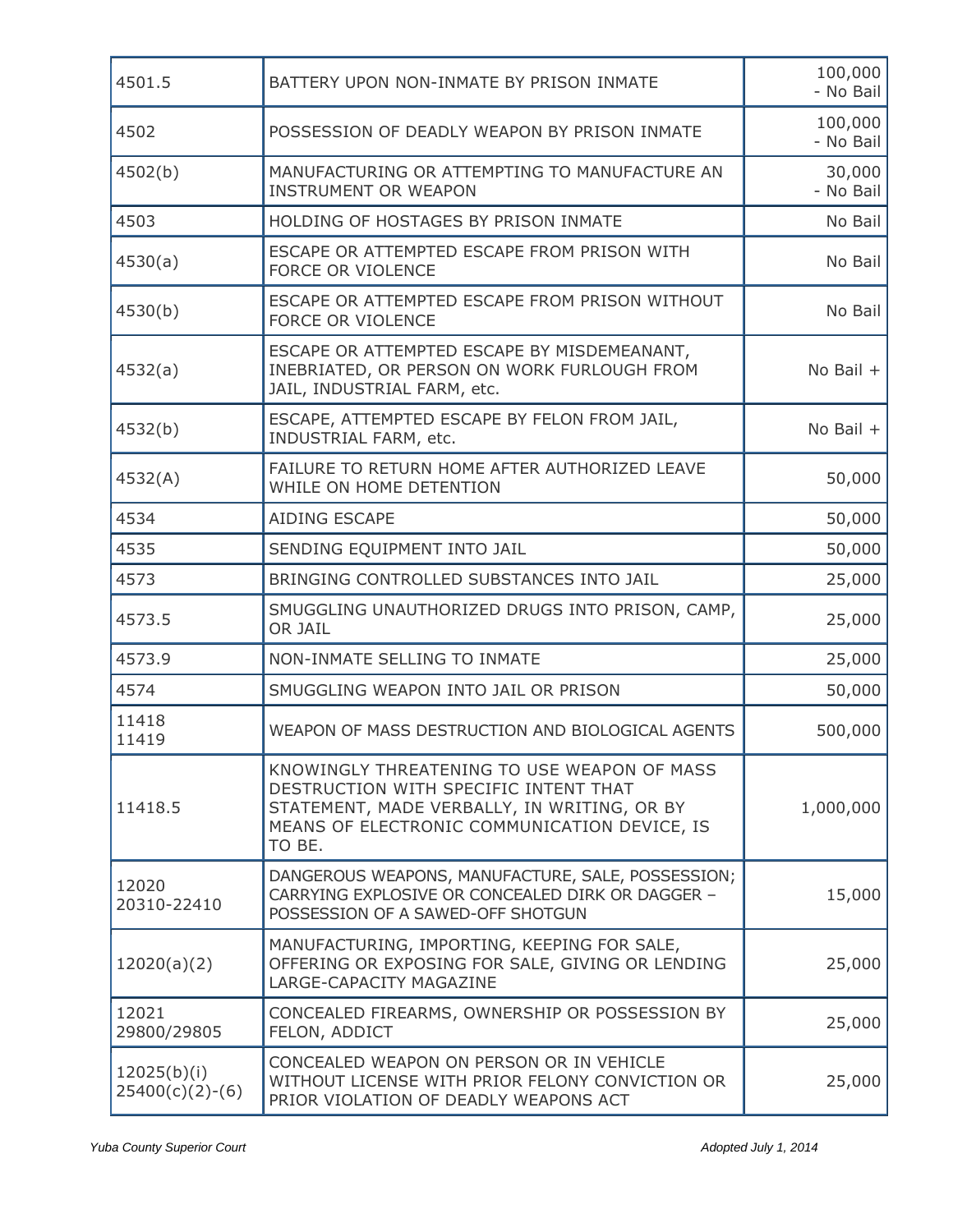| 12025(b)(5)<br>$25400(c)(1)-(6)$ | CONCEALED WEAPON ON PERSON WITH PRIOR<br>CONVICTON OF CRIMES AGAINST PERSON, PROPERTY, OR<br><b>INVOLVING DRUGS</b> | 25,000         |
|----------------------------------|---------------------------------------------------------------------------------------------------------------------|----------------|
| 12031<br>25850(a)                | POSSESSION OF A LOADED FIREARM                                                                                      | 25,000         |
| 12034(c)<br>26100(c)             | PERSONALLY SHOOTING FROM MOTOR VEHICLE                                                                              | 250,000        |
| 12280<br>30605                   | MANUFACTURE, TRANSPORTATION, SALE, OR<br>POSSESSION OF ASSAULT WEAPON                                               | 50,000         |
| 12281<br>30725                   | FAILURE TO RELINQUISH/DISPOSE OF SKS RIFLE BY 1/1/00                                                                | 15,000         |
| 12303.1<br>18725                 | CARRYING OR PLACING EXPLOSIVES ON COMMON CARRIER                                                                    | 500,000        |
| 12303.2<br>18715                 | POSSESSION OF DESTRUCTIVE DEVICE IN PUBLIC PLACES                                                                   | 500,000        |
| 12303.3<br>18740                 | POSSESSION OF EXPLODING OR DESTRUCTIVE DEVICE OR<br>EXPLOSIVE WITH INTENT TO INJURE                                 | 1,000,000      |
| 12308<br>18745                   | EXPLODING DESTRUCTIVE DEVICE OR EXPLOSIVE WITH<br><b>INTENT TO MURDER</b>                                           | 1,000,000      |
| 12309<br>18745                   | UNLAWFUL EXPLOSION CAUSING BODILY INJURY                                                                            | 500,000        |
| 12312<br>18720                   | POSSESSION OF MATERIALS WITH INTENT TO MAKE<br>DESTRUCTIVE DEVICE OR EXPLOSIVE                                      | 200,000        |
| 12321                            | SALE, MANUFACTURE, TRANSPORT OF METAL OR ARMOR<br>PIERCING AMMUNITION                                               | 100,000        |
| 12370<br>31360                   | FELON WITH BODY ARMOR                                                                                               | 150,000        |
|                                  | ALL FELONY VIOLATION OF PROBATION                                                                                   | <b>NO BAIL</b> |

### **Vehicle Code**

| <b>Vehicle Code</b> | <b>Offense Description</b>                                                                                                     | <b>Presumptive Bail</b> |
|---------------------|--------------------------------------------------------------------------------------------------------------------------------|-------------------------|
| 2800.2              | ATTEMPTING TO EVADE PEACE OFFICER WHILE DRIVING<br><b>RECKLESSLY</b>                                                           | \$50,000                |
| 2800.3              | WILLFUL FLIGHT CAUSING DEATH                                                                                                   | 100,000                 |
| 4463                | OWNERSHIP CERTIFICATE, LICENSE FORGERY                                                                                         | 5,000                   |
| 10801               | OWNING OR OPERATING A CHOP SHOP                                                                                                | 50,000                  |
| 10802               | KNOWINGLY ALTERING, COUNTERFEITING, DEFACING,<br>REMOVING, ETC. VEHICLE IDENTIFICATION NUMBERS                                 | 25,000                  |
| 10803(a)            | BUYING W/INTENT TO RESELL MORE THAN ONE MOTOR<br>VEHICLE OR PARTS WITH THE KNOWLEDGE THAT THE<br><b>VINS HAVE BEEN ALTERED</b> | 25,000                  |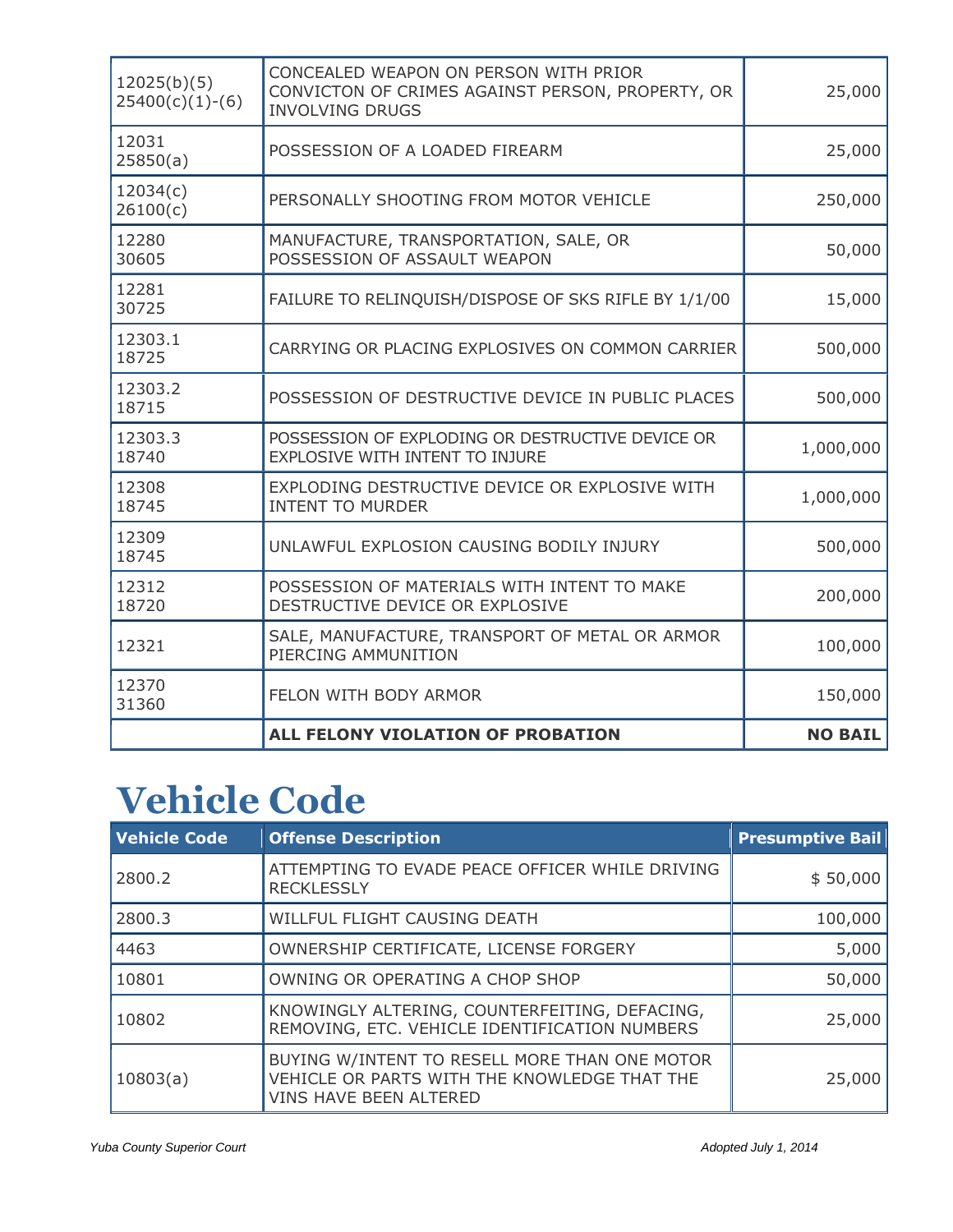| 10803(b)  | POSSESSING, FOR THE PURPOSE OF SALE, MORE THAN<br>ONE VEHICLE OR PARTS WITH THE KNOWLEDGE THAT<br>THE VINS HAVE BEEN ALTERED | 25,000            |
|-----------|------------------------------------------------------------------------------------------------------------------------------|-------------------|
| 10851     | DRIVING VEHICLE WITHOUT CONSENT                                                                                              | 25,000            |
| 10851(a)  | DRIVING VEHICLE WITHOUT CONSENT<br>W/EVIDENCE OF CHOP SHOP                                                                   | 50,000            |
| 20001     | HIT & RUN: PERSONAL INJURY                                                                                                   | 25,000            |
| 20001b(2) | HIT & RUN: DEATH OR SERIOUS INJURY                                                                                           | 50,000            |
| 23110(b)  | THROWING SUBSTANCE OR MISSILE AT VEHICLE WITH<br>INTENT TO DO GREAT BODILY INJURY                                            | 50,000            |
| 23152     | DRIVING UNDER THE INFLUENCE OF ALCOHOL OR<br><b>DRUGS</b><br>If a felony per VC 23175                                        |                   |
| 23152     | DUI W 3 or MORE PRIORS                                                                                                       | 100,000           |
| 23152     | DUI W 5 or MORE PRIORS                                                                                                       | 100,000           |
| 23153     | DUI or DRUGS: BODILY INJURY                                                                                                  | 100,000           |
| 23153(b)  | DUI - 0.10%: BODILY INJURY OR DEATH<br>a. Causing Bodily Injury<br>b. Causing Death                                          | 50,000<br>100,000 |
| 38318     | THROW SUBSTANCE AT OFF HIGHWAY VEHICLE<br>WITH GREAT BODILY INJURY                                                           | 50,000            |
| 42000     | ANY FELONY TRAFFIC OFFENSE NOT LISTED                                                                                        | 15,000            |
|           |                                                                                                                              |                   |

## **Health & Safety Code**

| <b>Health &amp; Safety</b><br><b>Code Section</b> | <b>Offense Description</b>                                                                                                                                                                                                                                                                                                                            | <b>Presumptive</b><br><b>Bail</b>                                   |
|---------------------------------------------------|-------------------------------------------------------------------------------------------------------------------------------------------------------------------------------------------------------------------------------------------------------------------------------------------------------------------------------------------------------|---------------------------------------------------------------------|
| 11152-11153                                       | CONTROLLED SUBSTANCES-WRITING, DISPENSING<br><b>PRESCRIPTIONS</b>                                                                                                                                                                                                                                                                                     | \$15,000                                                            |
| 11154-11155                                       | CONTROLLED SUBSTANCES - PRESCRIBING,<br>ADMINISTERING, FURNISHING                                                                                                                                                                                                                                                                                     | 15,000                                                              |
| 11156                                             | CONTROLLED SUBSTANCES - PRESCRIBING,<br>ADMINISTERING, FURNISHING TO ADDICT                                                                                                                                                                                                                                                                           | 15,000                                                              |
| 11162.5                                           | COUNTERFEITING PRESCRIPTIONS BLANK                                                                                                                                                                                                                                                                                                                    | 15,000                                                              |
| 11350                                             | ILLEGAL POSSESSION OF SPECIAL/CLASSIFIED CONTROLLED<br><b>SUBSTANCES</b>                                                                                                                                                                                                                                                                              | 15,000                                                              |
| 11351                                             | POSSESSION OR PURCHASE FOR SALE OF CERTAIN SPECIFIC<br>OR CLASSIFIED CONTROLLED SUBSTANCE<br>Up to 6 oz of substance is involved<br>If over 6 oz of substance is involved<br>If over 3 lbs of substance in involved<br>If over 10 lbs of substance is involved<br>If over 25 lbs of substance is involved<br>If over 100 lbs of substance is involved | 30,000<br>100,000<br>500,000<br>1,000,000<br>2,000,000<br>5,000,000 |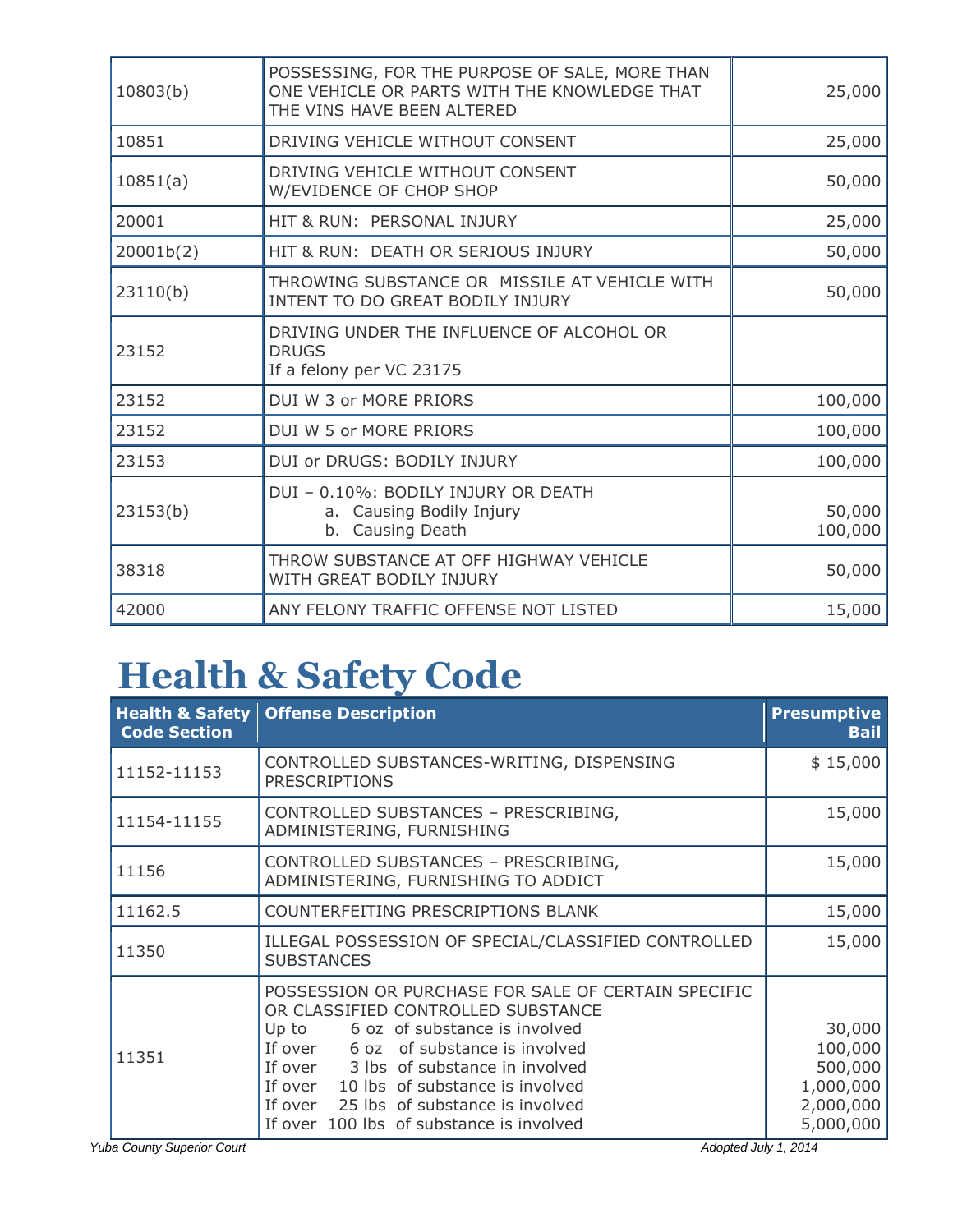| 11351.5  | POSSESSION OR PURCHASE FOR SALE OF COCAINE BASE<br>Up to<br>6 oz of substance is involved<br>If over<br>6 oz of substance is involved<br>If over 3 lbs of substance is involved<br>If over 10 lbs of substance is involved<br>If over<br>25 lbs of substance is involved<br>If over 100 lbs of substance is involved                                                                      | 30,000<br>100,000<br>500,000<br>1,000,000<br>2,000,000<br>5,000,000 |
|----------|-------------------------------------------------------------------------------------------------------------------------------------------------------------------------------------------------------------------------------------------------------------------------------------------------------------------------------------------------------------------------------------------|---------------------------------------------------------------------|
| 11352    | ILLEGAL TRANSPORTATION, SALE, FURNISHING OF CERTAIN<br>SPECIFIC OR CLASSIFIED CONTROLLED SUBSTANCES<br>Up to<br>6 oz of substance is involved<br>If over 6 oz of substance is involved<br>If over 3 lbs of substance is involved<br>If over 10 lbs of substance is involved<br>If over<br>25 lbs of substance is involved<br>If over 100 lbs of substance is involved                     | 30,000<br>100,000<br>500,000<br>1,000,000<br>2,000,000<br>5,000,000 |
| 11353    | ADULT USING A MINOR TO SELL, TRANSPORT, OR GIVING TO A MINOR<br>CERTAIN SPECIFIC OR CLASSIFIED CONTROLLED SUBSTANCES<br>Up to<br>1 lb of substance is involved<br>If over 1 lb of substance is involved<br>If over 3 lbs of substance is involved<br>If over<br>10 lbs of substance is involved<br>If over<br>25 lbs of substance is involved<br>If over 100 lbs of substance is involved | 50,000<br>100,000<br>500,000<br>1,000,000<br>2,000,000<br>5,000,000 |
| 11353.5  | ADULT PREPARING TO SELL DRUGS OR NARCOTICS TO A MINOR<br>Up to<br>1 lb of substance is involved<br>If over 1 lb of substance is involved<br>If over 3 lbs of substance is involved<br>If over<br>10 lbs of substance is involved<br>25 lbs of substance is involved<br>If over<br>If over 100 lbs of substance is involved                                                                | 50,000<br>100,000<br>500,000<br>1,000,000<br>2,000,000<br>5,000,000 |
| 11354    | MINOR USING MINOR TO SELL, TRANSPORT, OR GIVING TO A<br>MINOR CERTAIN SPECIFIC OR CLASSIFIED SUBSTANCES<br>Up to<br>1 lb of substance is involved<br>If over<br>1 lb of substance is involved<br>3 lbs of substance is involved<br>If over<br>If over<br>10 lbs of substance is involved<br>If over<br>25 lbs of substance is involved<br>If over 100 lbs of substance is involved        | 50,000<br>100,000<br>500,000<br>1,000,000<br>2,000,000<br>5,000,000 |
| 11355    | SALE OR FURNISHING SUBSTANCE FALSELY REPRESENTED TO<br>BE A CONTROLLED SUBSTANCE, WITH RESPECT TO CERTAIN<br>SPECIFIC OR CLASSIFIED CONTROLLED SUBSTANCES                                                                                                                                                                                                                                 | 15,000                                                              |
| 11357(a) | MARIJUANA POSSESSION- Concentrated cannabis - felony                                                                                                                                                                                                                                                                                                                                      | 15,000                                                              |
| 11358    | MARIJUANA CULTIVATION/PROCESSING<br>Up to 10 lbs<br>If over 10 lbs<br>If over 25 lbs                                                                                                                                                                                                                                                                                                      | 15,000<br>15,000<br>50,000                                          |
| 11359    | MARIJUANA: POSSESSION FOR SALE<br>Up to<br>$1$ $lb$<br>If over<br>1 lb<br>If over<br>5 lbs                                                                                                                                                                                                                                                                                                | 15,000<br>12,500<br>15,000                                          |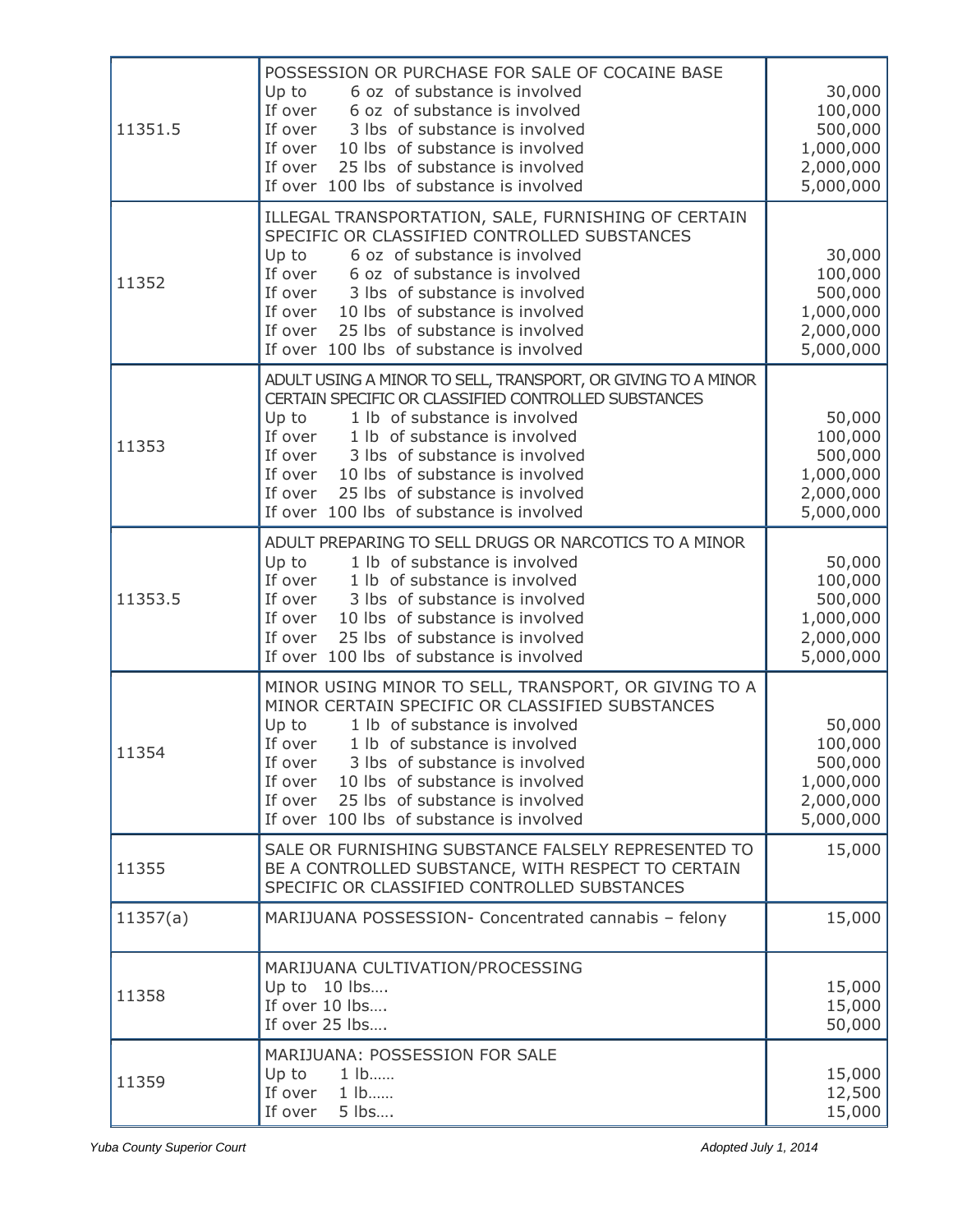| 11359      | If over 10 lbs<br>If over 25 lbs<br>If over 50 lbs                                                                                                                                                                                                                                                                                                                     | 20,000<br>50,000<br>100,000                                                     |
|------------|------------------------------------------------------------------------------------------------------------------------------------------------------------------------------------------------------------------------------------------------------------------------------------------------------------------------------------------------------------------------|---------------------------------------------------------------------------------|
| 11360(a)   | MARIJUANA: TRANSPORTATION, SALE, FURNISHING<br>Up to<br>$1$ $lb$<br>1 lb<br>If over<br>If over 5 lbs<br>If over 10 lbs<br>If over 25 lbs<br>If over 50 lbs                                                                                                                                                                                                             | 15,000<br>17,500<br>20,000<br>30,000<br>50,000<br>100,000                       |
| 11361      | MARIJUANA: ADULT USING MINOR FOR TRANSPORT, SALE,<br><b>FURNISH</b><br>5 lbs<br>Up to<br>If over<br>5 lbs<br>If over 10 lbs<br>If over 25 lbs<br>If over 50 lbs                                                                                                                                                                                                        | 30,000<br>35,000<br>40,000<br>50,000<br>100,000                                 |
| 11363      | PEYOTE: CULTIVATING PROCESSING                                                                                                                                                                                                                                                                                                                                         | 20,000                                                                          |
| 11366      | MAINTAINING A PLACE FOR THE SELLING, GIVING, USING OF<br>CERTAIN SPECIFIC OR CLASSIFIED CONTROLLED SUBSTANCE                                                                                                                                                                                                                                                           | 20,000                                                                          |
| 11366.5(a) | PROVIDING A ROOM FOR MANUFACTURE, STORAGE OR<br>DISTRIBUTION OF CONTROLLED SUBSTANCE                                                                                                                                                                                                                                                                                   | 20,000                                                                          |
| 11366.5(b) | ALLOWING LOCATION TO BE FORTIFIED FOR SALE                                                                                                                                                                                                                                                                                                                             | 20,000                                                                          |
| 11366.6    | USING FORTIFIED LOCATION FOR SALE                                                                                                                                                                                                                                                                                                                                      | 20,000                                                                          |
| 11368      | NARCOTIC DRUG: FORGING ALTERING PRESCRIPTION                                                                                                                                                                                                                                                                                                                           | 15,000                                                                          |
| 11370.1    | POSSESSION OF METHAMPHETAMINE & LOADED OPERABLE<br><b>FIREARM</b>                                                                                                                                                                                                                                                                                                      | 25,000                                                                          |
| 11370.1    | POSSESSION OF CONTROLLED SUBSTANCE & WEAPON                                                                                                                                                                                                                                                                                                                            | 25,000                                                                          |
| 11371      | PRESCRIPTION VIOLATIONS; INDUCING MINOR TO VIOLATE                                                                                                                                                                                                                                                                                                                     | 25,000                                                                          |
| 11377      | POSSESSION OF CONTROLLED SUBSTANCE                                                                                                                                                                                                                                                                                                                                     | 15,000                                                                          |
| 11378      | POSSESSION OF CONTROLLED SUBSTANCE FOR SALE<br>If<br>5,000 pills or less<br>Over 5,000 pills<br>6 oz of substance is involved<br>Up to<br>6 oz of substance is involved<br>If over<br>If<br>1 lb or more is involved<br>If over<br>3 lbs of substance is involved<br>If over<br>10 lbs of substance is involved<br>If over<br>25 lbs of substance is involved          | 15,000<br>20,000<br>15,000<br>20,000<br>50,000<br>100,000<br>200,000<br>500,000 |
| 11378.5    | POSSESSION FOR SALE OF PCP<br>If<br>1 oz or less liquid or 1 gram powder<br>If over<br>1 oz liquid or over 1 gram powder<br>If over<br>3 oz liquid or over 3 grams powder<br>If over<br>8 oz liquid or over 8 grams powder<br>1 quart liquid or 2 oz powder<br>If over<br>1 gallon liquid or 8 oz powder<br>If over<br>3 gallons liquid or 1 1/2 lbs powder<br>If over | 20,000<br>25,000<br>30,000<br>50,000<br>75,000<br>150,000<br>250,000            |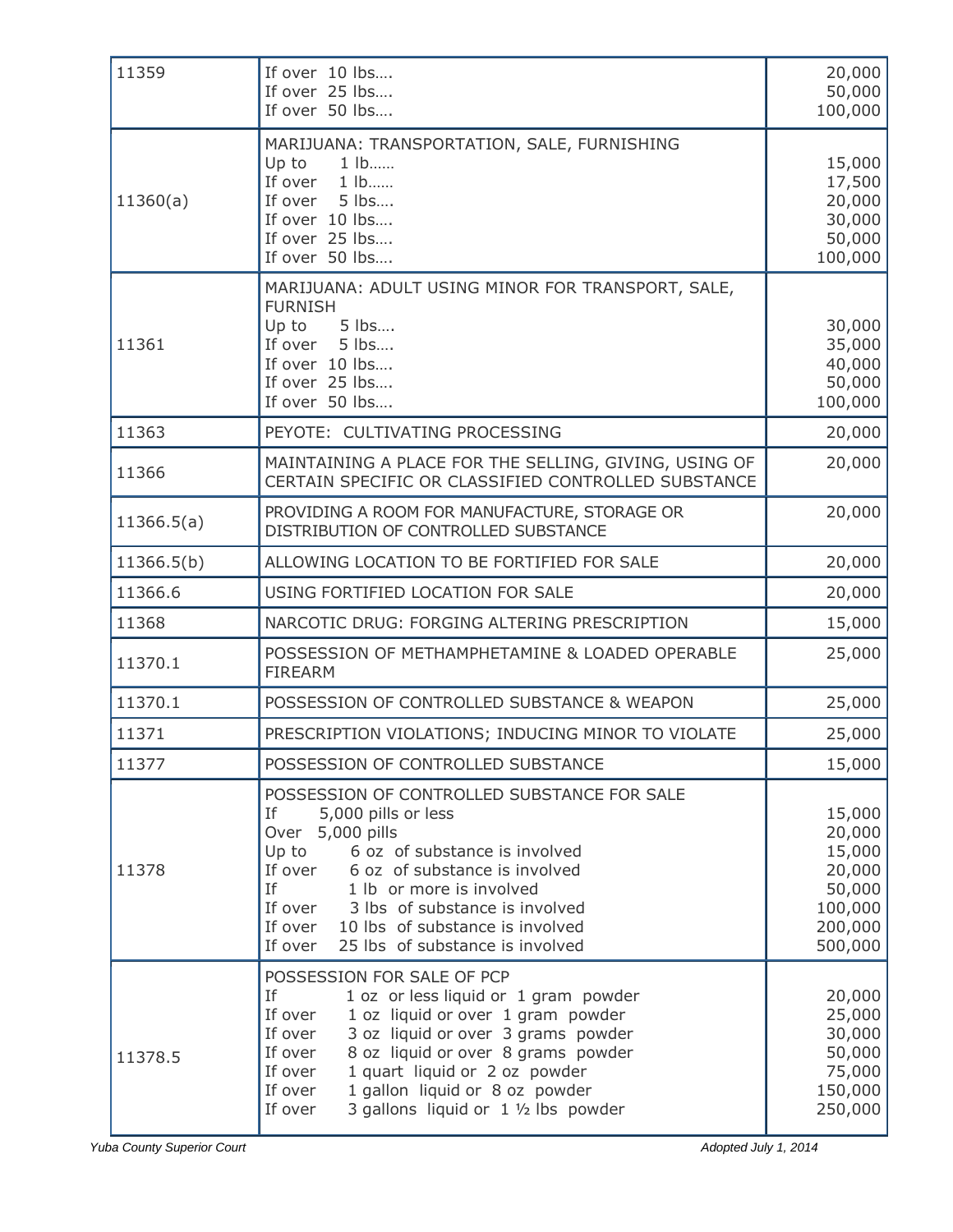| 11378.5         | If over<br>5 gallons liquid or 21/2 lbs powder<br>If over<br>20 gallons liquid or 10 lbs powder<br>25 gallons liquid or 12/2 lbs powder<br>If over<br>If over 200 gallons liquid or 100 lbs powder                                                                                                                                                                                                                                                                                                                                                                      | 500,000<br>1,000,000<br>2,000,000<br>5,000,000                                                                         |
|-----------------|-------------------------------------------------------------------------------------------------------------------------------------------------------------------------------------------------------------------------------------------------------------------------------------------------------------------------------------------------------------------------------------------------------------------------------------------------------------------------------------------------------------------------------------------------------------------------|------------------------------------------------------------------------------------------------------------------------|
| 11379           | SALE OF A CONTROLLED SUBSTANCE<br>If<br>2 oz or less of substance is involved<br>If over<br>2 oz of substance is involved<br>If over<br>6 oz of substance is involved<br>If<br>1 lb or more of substance is involved<br>If over<br>3 lbs of substance is involved<br>If over<br>10 lbs of substance is involved<br>If<br>125 lbs or more of substance in involved                                                                                                                                                                                                       | 20,000<br>25,000<br>30,000<br>50,000<br>100,000<br>200,000<br>500,000                                                  |
| 11379.5         | <b>SALE OF PCP</b><br>If<br>1 oz or less liquid or 1 gram powder<br>1 oz liquid or over 1 gram powder<br>If over<br>If over<br>3 oz liquid or over 3 grams powder<br>If over<br>8 oz liquid or over 8 grams powder<br>1 quart liquid or 2 oz powder<br>If over<br>If over<br>1 gallon liquid or 8 oz powder<br>3 gallons liquid or 1 1/2 lbs powder<br>If over<br>5 gallons liquid or 2 1/2 lbs powder<br>If over<br>20 gallons liquid or 10 lbs powder<br>If over<br>25 gallons liquid or 12 1/2 lbs powder<br>If over<br>If over 200 gallons liquid or 100 lbs powder | 20,000<br>25,000<br>30,000<br>50,000<br>75,000<br>100,000<br>250,000<br>500,000<br>1,000,000<br>2,000,000<br>5,000,000 |
| 11379.6(a)      | MANUFACTURE OF ANY CONTROLLED SUBSTANCE<br>When child under 16 is present<br>When child under 16 suffers great bodily injury                                                                                                                                                                                                                                                                                                                                                                                                                                            | 500,000<br>600,000<br>800,000                                                                                          |
| 11379.6(b)      | OFFER TO MANUFACTURE A CONTROLLED SUBSTANCE                                                                                                                                                                                                                                                                                                                                                                                                                                                                                                                             | 25,000                                                                                                                 |
| 11379.8-11379.6 | 11379.6 PCP, METHAMPHETAMINE<br>If over 1 lb or 3 gallons<br>3 lbs or 10 gallons<br>If over<br>If over 10 lbs or 25 gallons                                                                                                                                                                                                                                                                                                                                                                                                                                             | 500,000<br>1,000,000<br>2,000,000                                                                                      |
| 11380           | SOLICITING MINOR RE CONTROLLED SUBSTANCES                                                                                                                                                                                                                                                                                                                                                                                                                                                                                                                               | 75,000                                                                                                                 |
| 11380.5         | FURNISH/etc. MINOR W/SPECIFIED CONTROLLED<br>SUBSTANCES: PCP, etc.                                                                                                                                                                                                                                                                                                                                                                                                                                                                                                      | 75,000                                                                                                                 |
| 11382           | SELL/FURNISH IN LIEU OF CONTROLLED SUBSTANCES: PCP, etc.                                                                                                                                                                                                                                                                                                                                                                                                                                                                                                                | 25,000                                                                                                                 |
| 11383(a)        | POSSESSION OF PRECURSORS TO MANUFACTURE<br>METHAMPHETAMINE                                                                                                                                                                                                                                                                                                                                                                                                                                                                                                              | 50,000                                                                                                                 |
| 11383(b)        | POSSESSION PRECURSORS INTENT TO MANUFACTURE PCP                                                                                                                                                                                                                                                                                                                                                                                                                                                                                                                         | 50,000                                                                                                                 |
| 11383(c)        | POSSESSION SUBSTANCE W/INTENT TO MANUFACTURE METH                                                                                                                                                                                                                                                                                                                                                                                                                                                                                                                       | 50,000                                                                                                                 |

## **Business & Professions Code**

| <b>B&amp;P</b> | Code Section Offense Description                                                                            | <b>Presumptive</b><br><b>Bail</b> |
|----------------|-------------------------------------------------------------------------------------------------------------|-----------------------------------|
| 729(b)(3)      | A PHYSICIAN, SURGEON, OR PSYCHOTHERAPIST ENGAGING IN<br>SEXUAL CONDUCT WITH TWO OR MORE PATIENTS OR CLIENTS | 50,000                            |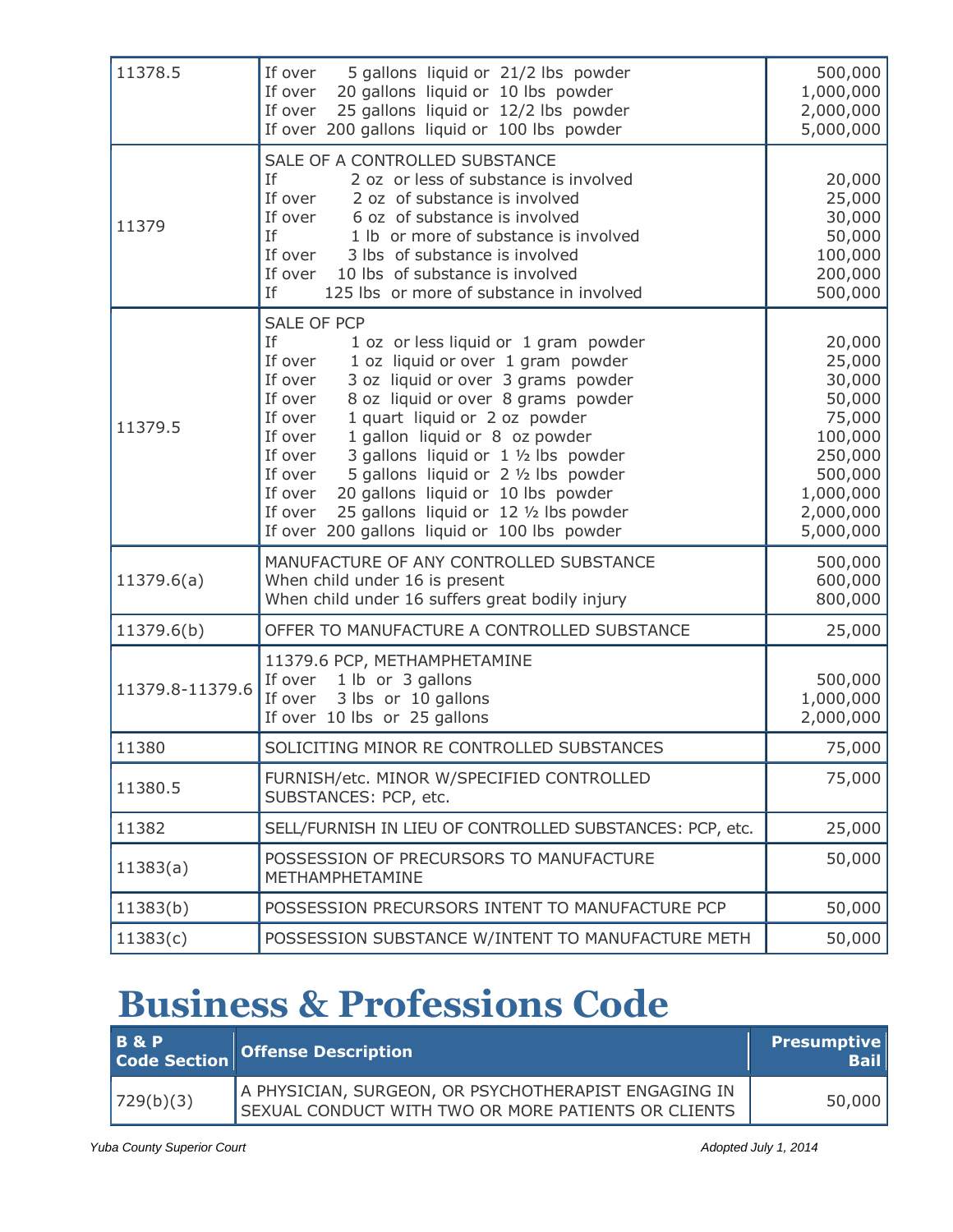| 729(b)(4) | TWO OR MORE ACTS OF SEXUAL EXPLOITATION WITH A SINGLE<br>VICTIM BY A PHYSICIAN, SURGEON, OR PSYCHOTHERAPIST | 50,000 |
|-----------|-------------------------------------------------------------------------------------------------------------|--------|
| 14234     | PURCHASE DANGEROUS DRUGS, MINOR AS AGENT                                                                    | 25,000 |
| 4390      | DANGEROUS DRUGS - FORGED PRESCRIPTION, POSSESSION<br>OF FRAUDULENTLY OBTAINED DRUGS                         | 25,000 |

# **Welfare & Institutions Code**

| <b>W&amp;I</b><br><b>Code Section</b> | <b>Offense Description</b>                                                                         | <b>Presumptive</b><br><b>Bail</b> |
|---------------------------------------|----------------------------------------------------------------------------------------------------|-----------------------------------|
| 1768.8(b)                             | ASSAULT BY CYA INMATE UPON A NON-INMATE BY MEANS OF<br>FORCE LIKELY TO PRODUCE GREAT BODILY INJURY | 30,000                            |
| 10980                                 | FRAUD TO OBTAIN AID                                                                                | 10,000                            |
| 11054                                 | PERJURY - AFFIRMATION OF ELIGIBILITY                                                               | 15,000                            |
| 11483                                 | <b>WELFARE FRAUD</b>                                                                               | 15,000                            |

## **Bail Enhancements**

| <b>Enhancement</b><br><b>Code Section</b> | <b>Bail Enhancing Allegation</b>                                                                                   | <b>Add to</b><br><b>Presumptive</b><br><b>Bail</b> |
|-------------------------------------------|--------------------------------------------------------------------------------------------------------------------|----------------------------------------------------|
| 186.22(b)(1)(A)                           | FELONY COMMITTED FOR THE BENEFIT OF A<br><b>CRIMINAL STREET GANG</b>                                               | 50,000                                             |
| 186.22(b)(4)                              | FELONY COMMITTED FOR THE BENEFIT OF A<br>CRIMINAL STREET GANG - LIFE TERM                                          | 1,000,000                                          |
| 186.22(b)                                 | <b>GANG ENHANCEMENT</b>                                                                                            | 100,000                                            |
| 442.75                                    | <b>COMMISSION of HATE CRIME</b>                                                                                    | 50,000                                             |
| 667(a)(1)                                 | ONE PRIOR SERIOUS CONVICTION                                                                                       | 25,000                                             |
| 667(e)(1)/1170.12(c)(1)                   | 2 <sup>ND</sup> STRIKE - ONE PRIOR SERIOUS OR VIOLENT<br>PRIOR CONVICTIONS                                         | 50,000                                             |
| 667(e)(2)/1170.12(c)(2)                   | 3RD STRIKE - TWO OR MORE SERIOUS OR<br>VIOLENT PRIOR CONVICTIONS                                                   | 1,000,000                                          |
| 667.5a                                    | <b>CURRENT VIOLENT OFFENSE AND PRISON TERM</b><br>FOR ANY FELONY OFFENSES WITHIN THE LAST 10<br><b>YEARS</b>       | 25,000                                             |
| 667.5b                                    | <b>CURRENT FELONY OFFENSE AND PRIOR PRISON</b><br>TERM FOR ANY FELONY OFFENSE(S) WITHIN THE<br><b>LAST 5 YEARS</b> | 15,000                                             |
| 667.6(a)                                  | SEX CONVICTION W/PRIOR SEX CONVICTION                                                                              | 75,000                                             |
| 667.6(b)                                  | SEX CONVICTION w/2 OR MORE PRIOR SEX<br><b>CONVICTIONS</b>                                                         | 100,000                                            |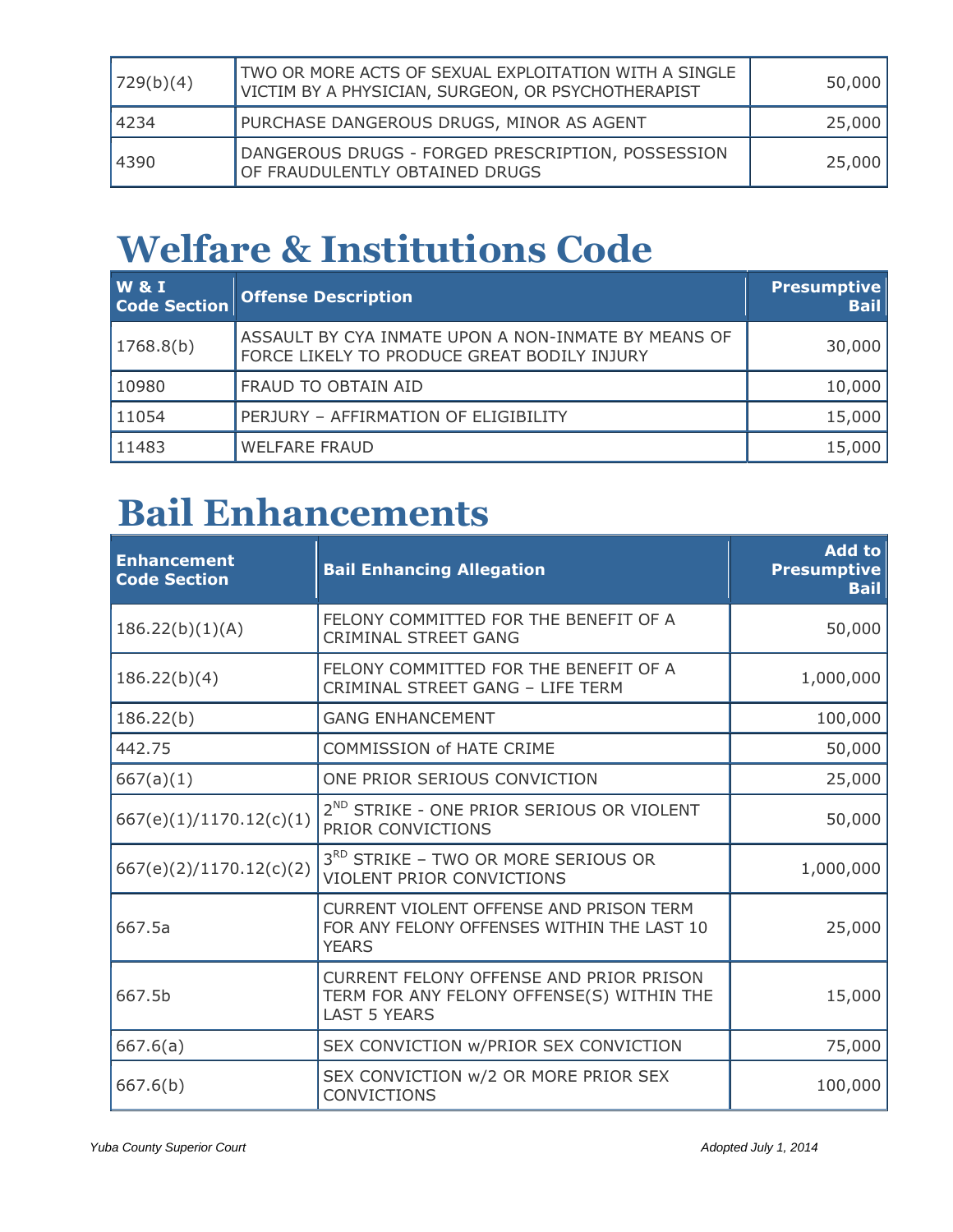| 667.7            | GREAT BODILY INJURY W/PRIOR VIOLENT FELONY<br>CONVICTION                                                                                                                                                                                                                                                                                           | 500,000   |
|------------------|----------------------------------------------------------------------------------------------------------------------------------------------------------------------------------------------------------------------------------------------------------------------------------------------------------------------------------------------------|-----------|
| 667.8(a)         | KIDNAPPING TO COMMIT SEX OFFENSE                                                                                                                                                                                                                                                                                                                   | 500,000   |
| 667.85           | KIDNAPPING TO COMMIT SEX w/VICTIM UNDER 14                                                                                                                                                                                                                                                                                                         | 100,000   |
| 667.9            | CERTAIN ENUMERATED CRIMES AGAINST CHILD<br>UNDER 14, HANDICAPPED                                                                                                                                                                                                                                                                                   | 25,000    |
| 667.10           | SEX CRIMES (REPEAT OFFENDER) VICTIM UNDER<br>14                                                                                                                                                                                                                                                                                                    | 75,000    |
| 1203.08          | TWO PRIOR FELONY CONVICTIONS w/in 10 YEARS                                                                                                                                                                                                                                                                                                         | 75,000    |
| 1203.09          | VIOLENT FELONIES - AGAINST AGED:<br>GIVING A FALSE NAME OR DATE OF BIRTH TO<br>OFFICER IN CONNECTION W/ARREST FOR FELONY<br>OFFENSE,<br>FOR ALL FELONIES WHEREIN THERE ARE<br>SEPARATE VICTIMS OR THE SAME VICTIM ON<br>SEPARATE OCCASIONS<br>WHERE SEPARATE SEX ACTS ARE COMMITTED ON<br>THE SAME VICTIM AND EACH MAY BE<br>PUNISHABLE SEPARATELY | 30,000    |
| 11370.2<br>(H&S) | PRIOR H & S CONVICTIONS                                                                                                                                                                                                                                                                                                                            | 25,000    |
| 12022(a)(1)      | PRINCIPAL ARMED WITH FIREARM                                                                                                                                                                                                                                                                                                                       | 20,000    |
| 12022(b)(1)      | PERSONAL USE OF WEAPON OTHER THAN<br><b>FIREARM</b>                                                                                                                                                                                                                                                                                                | 20,000    |
| 12022(c)         | PERSONALLY ARMED WITH FIREARM DURING<br>SPECIFIED DRUG OFFENSES                                                                                                                                                                                                                                                                                    | 25,000    |
| 12022(d)         | KNOWLEDGE THAT PRINCIPAL IS ARMED AS PER<br>PC 120(C)                                                                                                                                                                                                                                                                                              | 20,000    |
| 12022.1(b)       | NEW FELONY OFFENSE COMMITTED WHILE<br>FELONY CHARGES PENDING AGAINST DEFENDANT                                                                                                                                                                                                                                                                     | 30,000    |
| 12022.1(e)       | NEW FELONY OFFENSE COMMITTED WHILE<br>DEFENDANT ON PRISON PAROLE                                                                                                                                                                                                                                                                                   | 25,000    |
| 12022.1(f)       | NEW FELONY OFFENSE COMMITTED WHILE<br>DEFENDANT ON FELONY PROBATION                                                                                                                                                                                                                                                                                | 25,000    |
| 12022.2          | ARMOR PIERCING AMUNITION                                                                                                                                                                                                                                                                                                                           | 50,000    |
| 12022.3(a)       | USE OF FIREARM - SEX CASE                                                                                                                                                                                                                                                                                                                          | 75,000    |
| 12022.3(b)       | ARMED WITH FIREARM- SEX CASE                                                                                                                                                                                                                                                                                                                       | 50,000    |
| 12022.5(a)       | PERSONAL USE OF FIREARM                                                                                                                                                                                                                                                                                                                            | 50,000    |
| 12022.5(b)       | DISCHARGE FIREARM AT OCCUPIED VEHICLE                                                                                                                                                                                                                                                                                                              | 50,000    |
| 12022.53(b)      | PERSONAL USE OF FIREARM in specific crimes                                                                                                                                                                                                                                                                                                         | 100,000   |
| 12022.53(c)      | PERSONAL DISCHARGE OF FIREARM in specific<br>crimes                                                                                                                                                                                                                                                                                                | 250,000   |
| 12022.53(d)      | PERSONAL DISCHARGE OF FIREARM WITH GREAT<br>BODILY INJURY in specific crimes                                                                                                                                                                                                                                                                       | 1,000,000 |